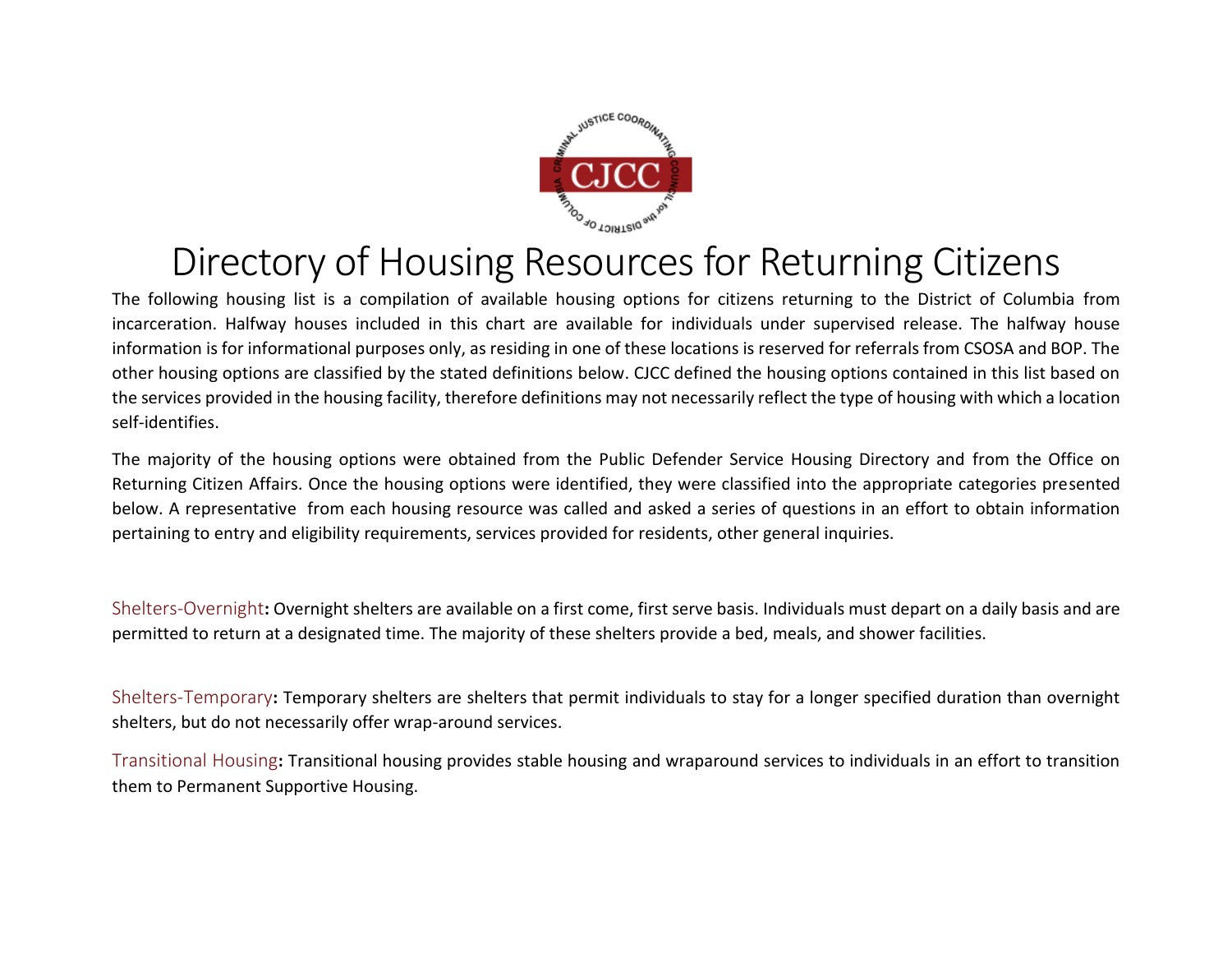Single Room Occupancy: Single Room Occupancy is affordable housing that is not linked to any other supportive services.

Permanent Supportive Housing**:** Supportive housing is affordable housing linked to accessible mental health, substance addiction, employment, and other support services. There is no time limit attached to residence in permanent supportive housing.

Public Housing**:** Public Housing units provided by the D.C. Housing Authority after an application process.

|                      | <b>Housing Resource</b>                                                                                         | <b>Contact</b><br><b>Information</b>        | <b>Population</b><br><b>Serviced</b> | <b>Eligibility Criteria</b>                                                                                                                     | <b>Restrictions</b>                       | Capacity/At<br>Capacity                                                                           | <b>Services to Families</b>                                                                                                                                                                                          | <b>Entry</b><br><b>Requirements</b>                                                      |
|----------------------|-----------------------------------------------------------------------------------------------------------------|---------------------------------------------|--------------------------------------|-------------------------------------------------------------------------------------------------------------------------------------------------|-------------------------------------------|---------------------------------------------------------------------------------------------------|----------------------------------------------------------------------------------------------------------------------------------------------------------------------------------------------------------------------|------------------------------------------------------------------------------------------|
| Shelters (Overnight) | 801-East Men's<br>Shelter<br>2700 Martin Luther<br>King Ave, SE<br>Washington, DC<br>(St Elizabeth's<br>Campus) | (202) 561-<br>4014                          | Men                                  | Emergency<br>shelter, need to be<br>homeless.<br>6 month<br>temporary<br>housing, need to<br>speak with intake<br>program manager<br>for entry. | 7pm to 7am                                | Emergency<br>Shelter-380<br>Regular.<br>Nov thru<br>March-<br>432 beds<br>(hypothermia<br>season) | Clothing and emergency shelter;<br>dinner; medical care; employment.<br>Separate 24-hr drug/alcohol<br>recovery program. Transportation<br>to/from downtown 6am leaves 801<br>$E$ to 10th<br>& G Sts NW, returns 6pm | Photo ID<br>TB test<br>Police Clearance<br>needed for 6<br>month<br>temporary<br>housing |
|                      | New York Ave<br>Emergency<br>Men's Shelter<br>1355-57 NY Ave, NE<br>Washington, DC                              | (202) 832-<br>2359<br>$(202) 772 -$<br>4300 | Men                                  | Over 18<br>Meet with<br>counselor at<br>intake                                                                                                  | 7pm to 7am<br>First come, first<br>served | 360                                                                                               | Year-round shelter, housing<br>assistance center with<br>comprehensive medical; substance<br>abuse; medical care; vocational and<br>mental health services.                                                          | Photo ID                                                                                 |
|                      | <b>Adams Place</b><br>2210 Adams Pl, NE<br>Washington, DC                                                       | $(202) 832 -$<br>8317                       | Men                                  | Over 18                                                                                                                                         | 7pm to 7am<br>First come, first<br>served | 180-<br>Hyperthermia<br>weather<br>150-normal<br>capacity                                         | Year-round shelter, housing<br>assistance center with<br>comprehensive medical care,<br>substance abuse, vocational and<br>mental health services.                                                                   | Photo ID                                                                                 |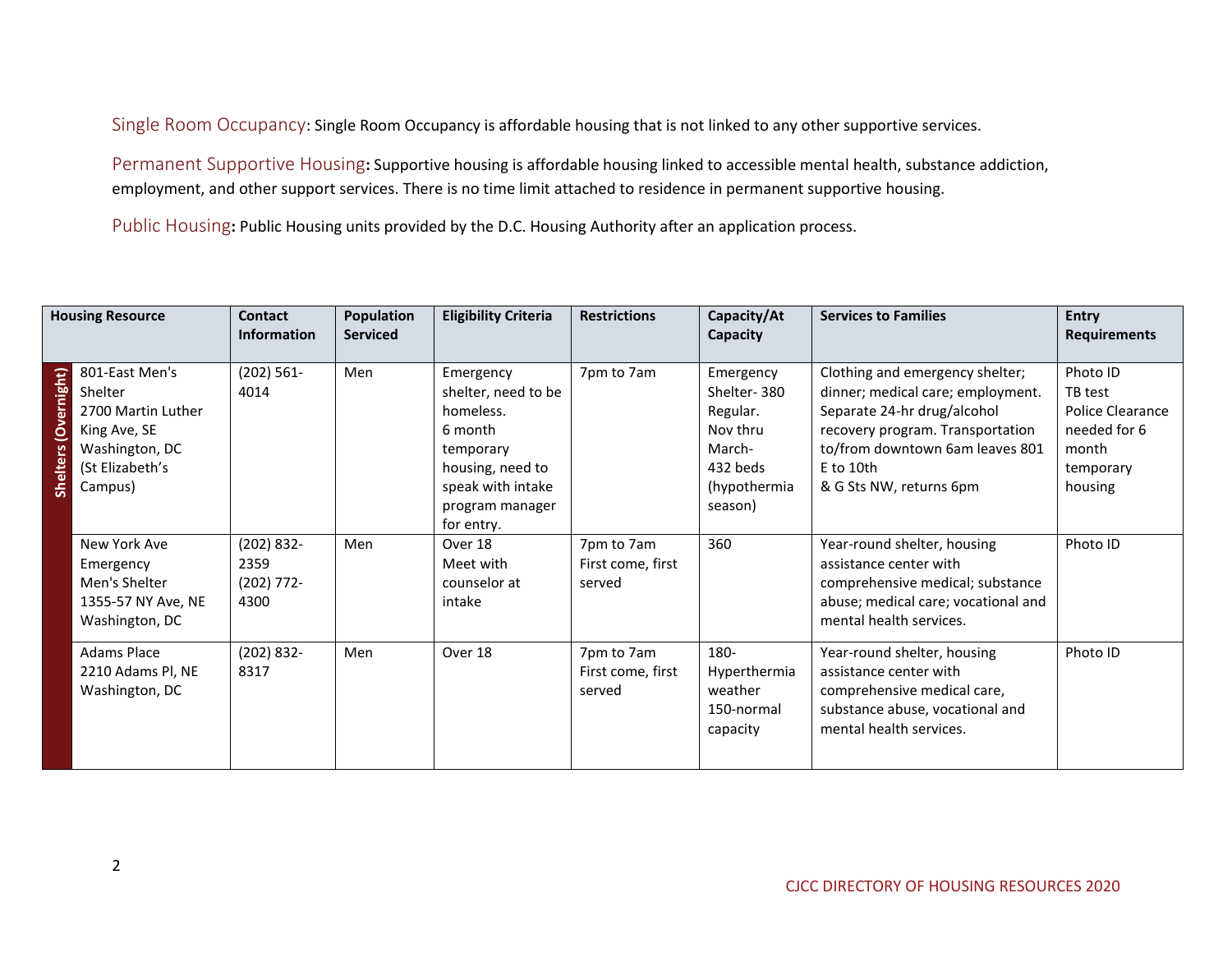| <b>Housing Resource</b> |                                                                                                 | <b>Contact</b><br><b>Information</b> | <b>Population</b><br><b>Serviced</b> | <b>Eligibility Criteria</b> | <b>Restrictions</b>                                       | Capacity/At<br>Capacity                                                                                         | <b>Services to Families</b>                                                                                                                                                                                                                                                                                                                         | <b>Entry</b><br><b>Requirements</b>              |
|-------------------------|-------------------------------------------------------------------------------------------------|--------------------------------------|--------------------------------------|-----------------------------|-----------------------------------------------------------|-----------------------------------------------------------------------------------------------------------------|-----------------------------------------------------------------------------------------------------------------------------------------------------------------------------------------------------------------------------------------------------------------------------------------------------------------------------------------------------|--------------------------------------------------|
|                         | Calvary Women's<br>Services<br>(Calvary Shelter)<br>1217 Good Hope<br>Road SE<br>Washington, DC | $(202) 678 -$<br>2341                | Women,<br>elderly &<br>mentally ill  | Over 18                     | 5pm to 8am<br>(limited<br>availability)                   | Unknown                                                                                                         | Breakfast, dinner; shower facilities;<br>laundry. Part-time psychiatrist; job<br>& life skills program support groups<br>and case manager.                                                                                                                                                                                                          | Photo ID                                         |
|                         | <b>Central Union Mission</b><br>810 5th Street NW<br>Washington DC                              | $(202)$ 962-<br>0372                 | Men                                  | Over 18                     | Daily Intake<br>$1:00pm -$<br>6:00pm                      | 82 beds in<br>emergency<br>shelter                                                                              | Supper, breakfast; clothing;<br>showers;<br>social services. Bible studies<br>available. Spiritually based<br>residential substance abuse<br>program (see this Chapter).                                                                                                                                                                            | Photo ID and<br>Social Security<br>Number needed |
| <b>Shelters</b>         | Community for<br>Creative Non-<br>Violence (CCNV)<br>425 2nd Street, NW<br>Washington, DC       | $(202)$ 393-<br>1909                 | Men, single                          | Over 18                     | 24 hour<br>First come, first<br>served opens at<br>8:30am | 1300                                                                                                            | Breakfast, dinner, shower facilities,<br>mail receipt, comprehensive<br>medical care (Unity Health), and<br>Case management.                                                                                                                                                                                                                        | Photo DC ID                                      |
|                         | <b>Father McKenna</b><br>Center<br>Hyperthermia Shelter<br>19   Street, NW<br>Washington, DC    | $(202) 842 -$<br>1112                | Men                                  | None.                       | Open Nov 1st-<br>Apr 1st                                  | About 113<br>men during<br>the daytime<br>drop in center.<br>25 Men for<br>overnight<br>hypothermia<br>shelter. | Case management; counseling.<br>Men contribute to the upkeep of<br>the facility. Laundry and shower<br>facilities. Additional programs<br>include: breakfast & midday meal;<br>mail and telephone services;<br>transportation assistance;<br>hypothermia prevention; holiday<br>breaks; mental health placement;<br>and drug and alcohol placement. | Photo ID                                         |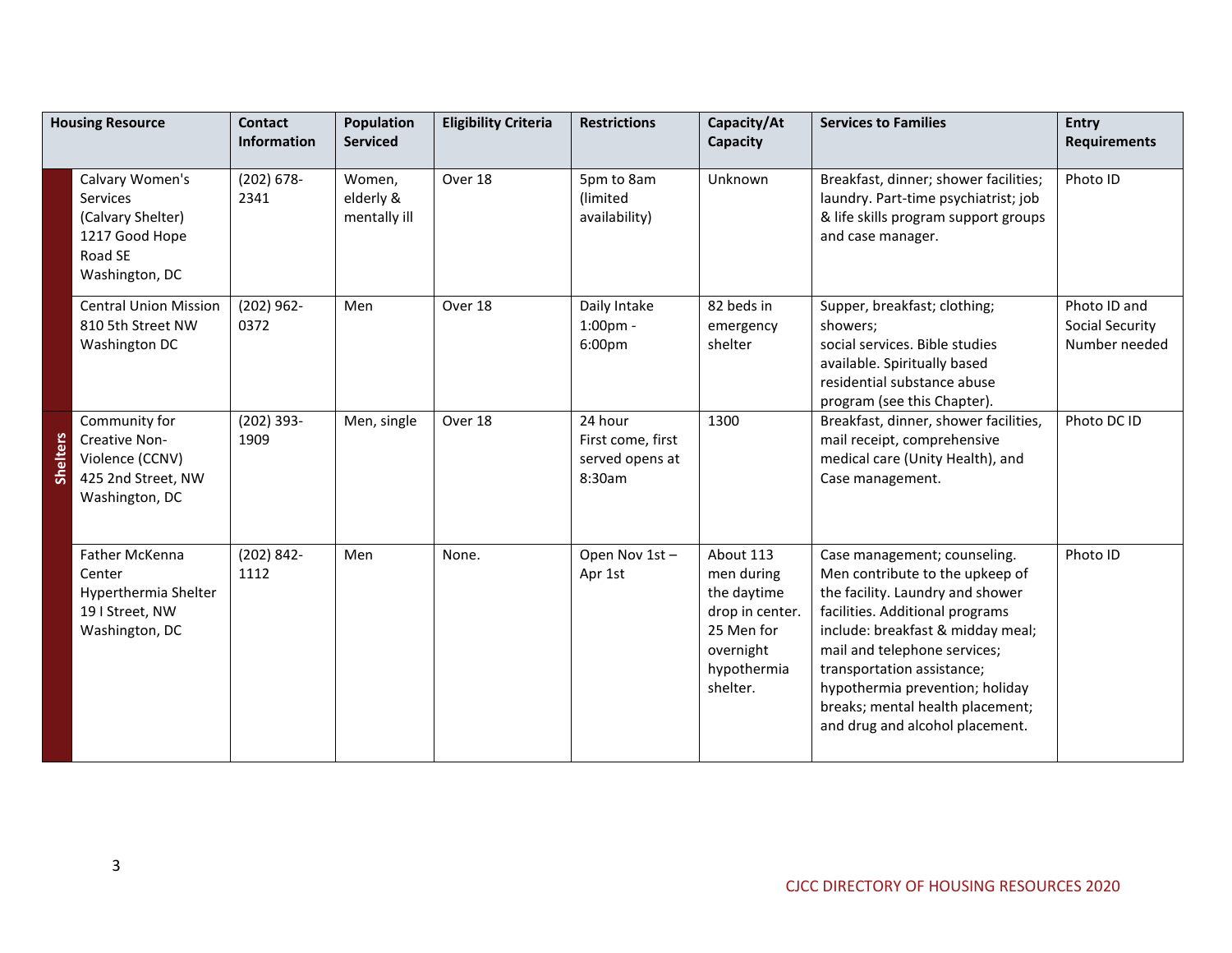|                             | <b>Housing Resource</b>                                                                                                                             | <b>Contact</b><br><b>Information</b>             | <b>Population</b><br><b>Serviced</b>  | <b>Eligibility Criteria</b>                                                                                 | <b>Restrictions</b>                                                                          | Capacity/At<br>Capacity | <b>Services to Families</b>                                                                                                                                                                        | <b>Entry</b><br><b>Requirements</b>      |
|-----------------------------|-----------------------------------------------------------------------------------------------------------------------------------------------------|--------------------------------------------------|---------------------------------------|-------------------------------------------------------------------------------------------------------------|----------------------------------------------------------------------------------------------|-------------------------|----------------------------------------------------------------------------------------------------------------------------------------------------------------------------------------------------|------------------------------------------|
|                             | Georgetown<br><b>Ministry Center</b><br>1041 Wisconsin Ave,<br><b>NW</b><br>Washington, DC                                                          | $(202)$ 338-<br>8301                             | Men<br>Women                          | Adults only<br>18-21 is special<br>consideration                                                            | <b>Winter Shelter</b><br>Nov-Spring.<br>Must return each<br>day<br>No couples or<br>families | 10 beds                 | Goal is to keep the same 10<br>individuals throughout the entire<br>winter time period. There is access<br>to case management. Try to<br>encourage involvement in services<br>to end homelessness. | No ID needed<br>Proof of PPD<br>Required |
| <b>Shelters (Overnight)</b> | Harriet Tubman<br><b>Emergency Woman's</b><br>Shelter and Day<br>program<br>DC Health Campus<br>1910 Mass.Ave. SE<br>Building #27<br>Washington, DC | $(202)$ 547-<br>1924 or<br>$(202) 547 -$<br>1925 | Women                                 | None.                                                                                                       | 24 hours<br>1st come/1st<br>serve<br>7pm-7am                                                 | 100                     | Meals (dinner), shower and<br>referrals. Day program w/ rehab<br>counselors.                                                                                                                       | Photo ID<br>preferred                    |
|                             | Nativity Shelter for<br>Women<br>6010 Georgia Ave.<br>NW Washington, DC                                                                             | $(202) 829 -$<br>0420                            | Women<br>18 and over                  | None.                                                                                                       | 7pm to 7am<br>First come, first<br>serve                                                     | 20                      | Dinner.                                                                                                                                                                                            | None                                     |
|                             | Madison Shelter-<br>House of<br>Ruth<br>651 10th St NE<br>Washington, DC<br>www.houseofruth.org                                                     | $(202) 667 -$<br>7001                            | Single, adult<br>women<br>No children | Complete<br>application<br>between 5-<br>6:30pm on<br>Thursday at 651<br>10th<br>St. NE,<br>Washington, DC. | Daily intake @<br>4:30pm<br>7pm to 7am<br>First come, first<br>serve.                        | At capacity.<br>50 beds | 3 meals daily; must see case<br>manager within 3 days of residency;<br>day center<br>& other services; transportation to<br>job interviews. (see this Chapter)                                     | No ID needed                             |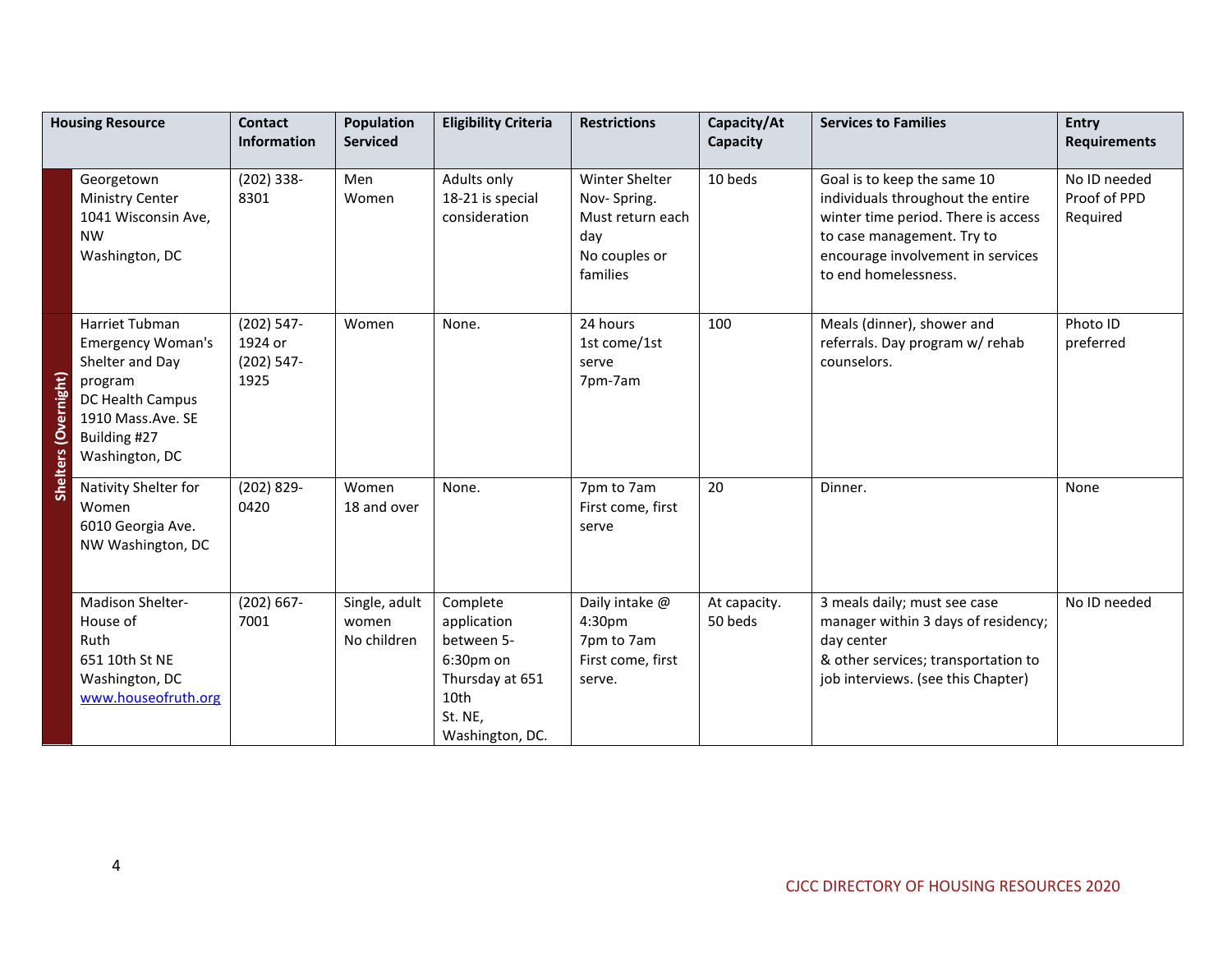|                      | <b>Housing Resource</b>                                                                 | <b>Contact</b><br><b>Information</b>                                                 | Population<br><b>Serviced</b>                      | <b>Eligibility Criteria</b>                                                                                                   | <b>Restrictions</b>                                                                                                                                       | Capacity/At<br>Capacity                                                                                                                            | <b>Services to Families</b>                                                                                                                                               | Entry<br><b>Requirements</b>                                                       |
|----------------------|-----------------------------------------------------------------------------------------|--------------------------------------------------------------------------------------|----------------------------------------------------|-------------------------------------------------------------------------------------------------------------------------------|-----------------------------------------------------------------------------------------------------------------------------------------------------------|----------------------------------------------------------------------------------------------------------------------------------------------------|---------------------------------------------------------------------------------------------------------------------------------------------------------------------------|------------------------------------------------------------------------------------|
|                      | Open Door<br>425 2nd St, NW<br>Washington, DC                                           | $(202) 639 -$<br>8093; case<br>management<br>(202)<br>408-9584                       | Single, adult<br>women                             | 18 & older                                                                                                                    | 7pm to 7am- If<br>individual returns<br>by curfew each<br>night, they are<br>allowed to keep<br>their same bed.<br>No restriction on<br>duration of stay. | 108                                                                                                                                                | Meals, showers, no laundry.                                                                                                                                               | Photo ID needed                                                                    |
| Shelters (Temporary) | Community for<br>Creative<br>Nonviolence (CCNV)<br>425 2nd Street, NW<br>Washington, DC | $(202)$ 393-<br>1909, (202)<br>393-4409,<br>Rico Harris,<br>Program<br>Manager       | Men/Wome<br>n<br>Ages 18-50                        | Residents must<br>agree to<br>participate in case<br>management<br>services.<br>Over 50 yrs or<br>disabled, have<br>priority. | 24-hour shelter<br>First come first<br>serve<br>Intake line forms<br>at<br>8:30am daily                                                                   | 148 Male<br>Beds-for drop<br>ins.<br>48 extra beds<br>during<br>hypothermia<br>for women.<br>Regular<br>Residency:<br>Over<br>300 beds<br>combined | Dinner (4pm to 6 pm). Provides<br>toiletries, towels, showers, sheets<br>and blankets. Lockers available<br>(residents furnish their own lock).<br>Employment assistance. | Applicants must<br>present two<br>forms of ID,<br>including a valid<br>picture ID. |
|                      | Kuehner Senior<br>Center<br>(S.O.M.E)<br>1667 Good Hope<br>Road, SE<br>Washington, DC   | (202) 797-<br>8806 ext.<br>1301<br>So Others<br>Might Eat<br>Phone: 202-<br>797-8806 | Men or<br>Women                                    | Abused DC<br>residents over 60<br>yrs                                                                                         | 24-hour<br>emergency<br>intake<br>3 month<br>maximum, but<br>determined on<br>case by case<br>basis.                                                      | 7 beds                                                                                                                                             | Social services: clothing; medical;<br>dental housing assistance;<br>counseling. Crisis intervention and<br>transportation.                                               | Photo ID needed<br>TB test                                                         |
|                      | Freedom Place - (Safe<br>location)                                                      | $(202) 667 -$<br>7001 ext 232<br>Shelia<br>DaShiells,<br>Program<br>Director         | Women and<br>Children<br>No boys<br>over<br>12 yrs | Must be 18 or<br>over. Suffer from<br>Domestic violence<br>and in imminent<br>danger.                                         | 24-hour<br>emergency<br>shelter; 90 days<br>with extension<br>available at staff<br>discretion.                                                           | Just moved to<br>new location.<br>Need to call<br>hotline for<br>availability on<br>any given day.                                                 | <b>Emergency intermediate housing</b><br>for abused women and their<br>children.                                                                                          |                                                                                    |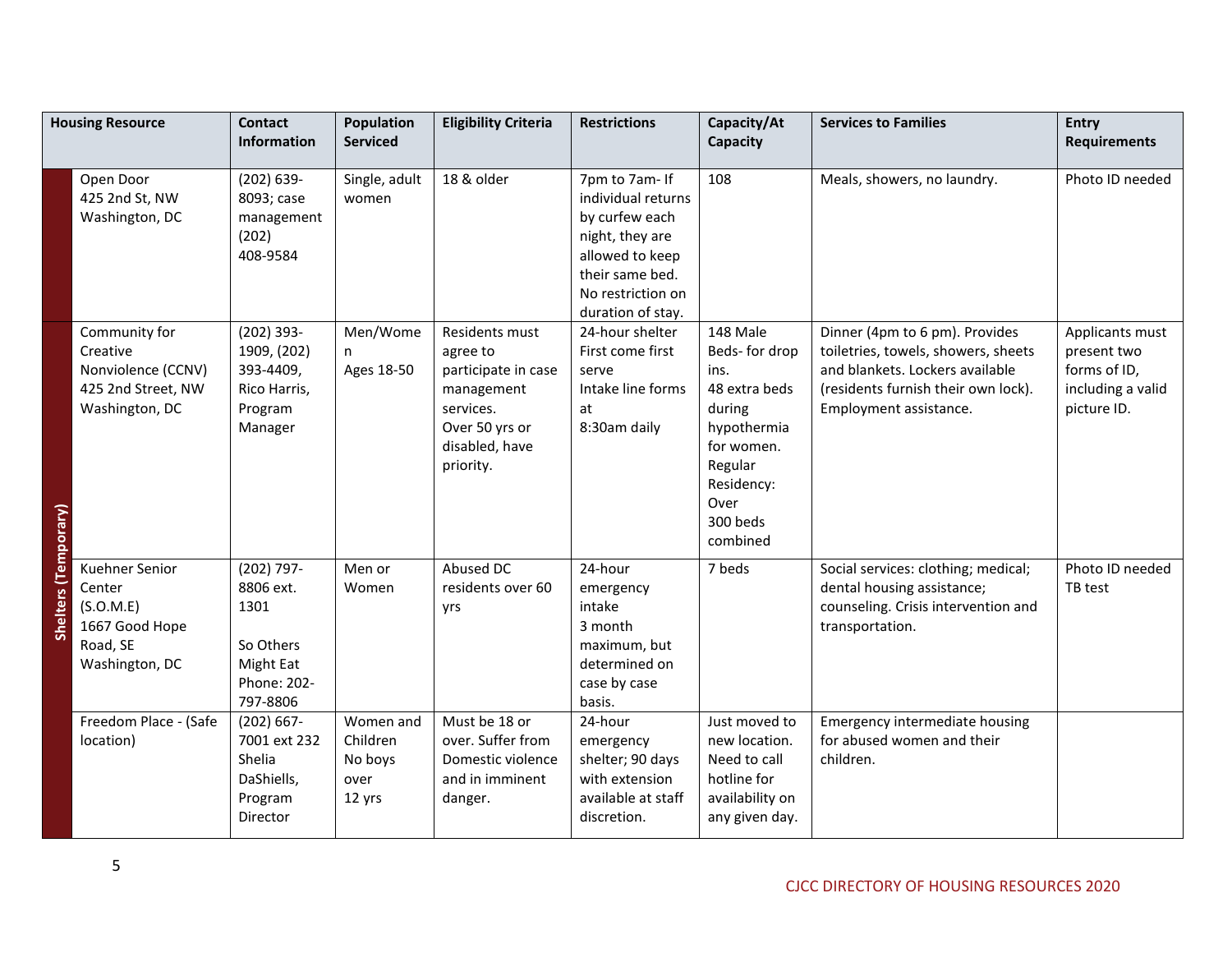|                 | <b>Housing Resource</b>                                                                                                                | <b>Contact</b><br><b>Information</b>                                                                                                                                                                                                            | Population<br><b>Serviced</b>                                                                                                            | <b>Eligibility Criteria</b>                                                                                                                                                    | <b>Restrictions</b>                                                                                                                                                                                                                   | Capacity/At<br>Capacity                                                                                        | <b>Services to Families</b>                                                                                                                                                                                                                   | <b>Entry</b><br><b>Requirements</b> |
|-----------------|----------------------------------------------------------------------------------------------------------------------------------------|-------------------------------------------------------------------------------------------------------------------------------------------------------------------------------------------------------------------------------------------------|------------------------------------------------------------------------------------------------------------------------------------------|--------------------------------------------------------------------------------------------------------------------------------------------------------------------------------|---------------------------------------------------------------------------------------------------------------------------------------------------------------------------------------------------------------------------------------|----------------------------------------------------------------------------------------------------------------|-----------------------------------------------------------------------------------------------------------------------------------------------------------------------------------------------------------------------------------------------|-------------------------------------|
| <b>Shelters</b> | Herspace I - (Safe<br>location)<br>My Sister's Place<br>(Safe Location)<br>P.O. Box 29596, DC<br>20017<br>www.mysistersplaced<br>c.org | $(202) 667 -$<br>7001, Fax<br>$(202) 667 -$<br>7047<br>Nadine<br>Earlington ext<br>231<br>202) 529-<br>5261, Fax<br>$(202)$ 529-<br>5984,<br>(Adm. Office),<br>Hotline<br>$(202)$ 529-<br>5991<br>Carlita<br>Moore, Chief<br>Program<br>Officer | Women and<br>Children<br>No boys<br>over<br>12 yrs<br>Victims of<br>domestic<br>violence<br>who reside<br>in DC and<br>their<br>children | Must be 18 or<br>over. Suffer from<br>Domestic violence<br>and in imminent<br>danger.<br>Must be 18 or<br>over. Suffer from<br>Domestic violence<br>and in imminent<br>danger. | 24-hour<br>emergency<br>shelter; 90 days,<br>extension<br>available at<br>discretion of<br>staff.<br>24-hour<br>emergency<br>shelter; no boys<br>over<br>12 yrs; 90 days<br>with extension<br>available at<br>discretion of<br>staff. | Call hotline for<br>availability on<br>any given day.<br>Call hotline for<br>availability on<br>any given day. | <b>Emergency intermediate housing</b><br>for abused women and their<br>children.<br>24-hour hotline. DV emergency<br>shelter & transitional housing;<br>support groups for battered<br>women. Advocacy services, legal<br>and job assistance. |                                     |
|                 | RAP, Inc.<br>1949 4th Street, NE<br>Washington, DC                                                                                     | $(202)$ 462-<br>7500, Fax<br>$(202)$ 462-<br>7507<br>Michael<br>Pickering,<br>Chief of Staff                                                                                                                                                    | Single adult<br>men                                                                                                                      | Must be single,<br>living with<br>HIV/AIDS                                                                                                                                     | 60 days<br>maximum                                                                                                                                                                                                                    | 5 beds                                                                                                         | Wrap around services, mental<br>health, other ancillary services,<br>Intensive<br>case management; medical care;<br>individual counseling, group<br>seminars.                                                                                 |                                     |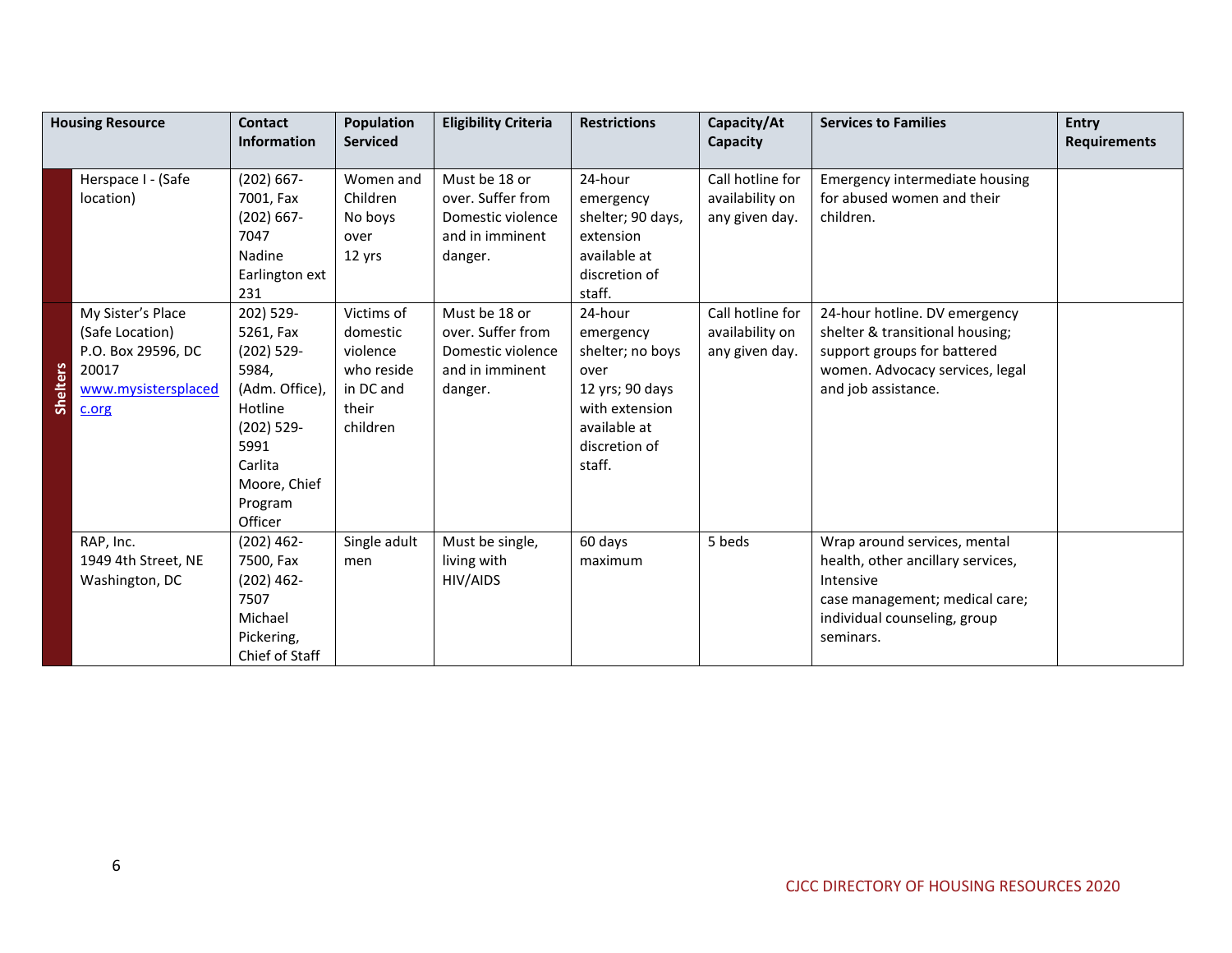| <b>Housing Resource</b>     |                                                                                                                                                                               | <b>Contact</b>                                                                                                                                                                                   | <b>Population</b>               | <b>Eligibility Criteria</b>                                                                                                                                                                                                                                                                                                                                                                                                     | <b>Restrictions</b> | Capacity/At | <b>Services to Families</b>                                                                                                                                                                                                                                                                                                                        | <b>Entry</b>                                                                                                                                                                                   |
|-----------------------------|-------------------------------------------------------------------------------------------------------------------------------------------------------------------------------|--------------------------------------------------------------------------------------------------------------------------------------------------------------------------------------------------|---------------------------------|---------------------------------------------------------------------------------------------------------------------------------------------------------------------------------------------------------------------------------------------------------------------------------------------------------------------------------------------------------------------------------------------------------------------------------|---------------------|-------------|----------------------------------------------------------------------------------------------------------------------------------------------------------------------------------------------------------------------------------------------------------------------------------------------------------------------------------------------------|------------------------------------------------------------------------------------------------------------------------------------------------------------------------------------------------|
|                             |                                                                                                                                                                               | <b>Information</b>                                                                                                                                                                               | <b>Serviced</b>                 |                                                                                                                                                                                                                                                                                                                                                                                                                                 |                     | Capacity    |                                                                                                                                                                                                                                                                                                                                                    | <b>Requirements</b>                                                                                                                                                                            |
|                             | <b>Crossing Place</b><br>(Woodley<br>House, Inc.) 2731<br>Connecticut Ave, NW<br>Washington, DC                                                                               | $(202)$ 328-<br>4070, Fax<br>$(202)$ 328-<br>5845, Kerek<br>Guidry,<br>Director                                                                                                                  | Men and<br>Women                | Adults with<br>chronic mental<br>illness diagnosis.                                                                                                                                                                                                                                                                                                                                                                             | 2 - 14 days         | 8           | Transitional "step-down" or crisis<br>stabilization beds to avoid or delay<br>hospitalization.                                                                                                                                                                                                                                                     | Referral Process:<br>Must contact DC<br>Department of<br>Behavioral<br>Health Helpline<br>for psychiatric or<br>core service<br>agency. After,<br>contact Crossing<br>place<br>for next steps. |
| <b>Transitional Housing</b> | <b>Blair House (Coalition</b><br>for the<br>Homeless)<br>635   Street, NE<br>Washington, DC<br>Coalition for the<br>Homeless-<br>202-347-8870<br>Director: Michael<br>Ferrell | 202) 727-<br>2832/33<br>Fax (202)<br>547-1619,<br>Maxine<br>Young,<br>Program<br>Manager<br>Intake Hours:<br>Monday,<br>Tuesday,<br>Thursday,<br>and Friday<br>from 9:00am<br>1:00 <sub>pm</sub> | Homeless<br>men 18 and<br>older | $(18 \text{ yrs +})$ ; no<br>serious medical<br>problems; police<br>clearance and<br>negative TB test,<br>psychosocial<br>report if applicant<br>has a mental<br>illness. Accepts<br>agency referrals<br>and walk-ins.<br>Incarcerated<br>applicants submit<br><b>Blair House</b><br>admission form to<br>Intake Coordinator<br>for provisional<br>acceptance. A 2nd<br>personal interview<br>will be arranged<br>upon release. | 4-6 months          | 85          | Temporary Housing for homeless<br>and residential treatment program.<br>Case management; psychosocial<br>assessment and individual service<br>plan. Workshops on anger<br>management; domestic violence;<br>sexual, physical, mental, emotional<br>abuse, Adult Education program.<br>AA meetings in house. Resources to<br>attend other meetings. | DC Resident<br>requirement<br>Homeless<br>Referral Letter<br>from Coalition<br>for the Homeless                                                                                                |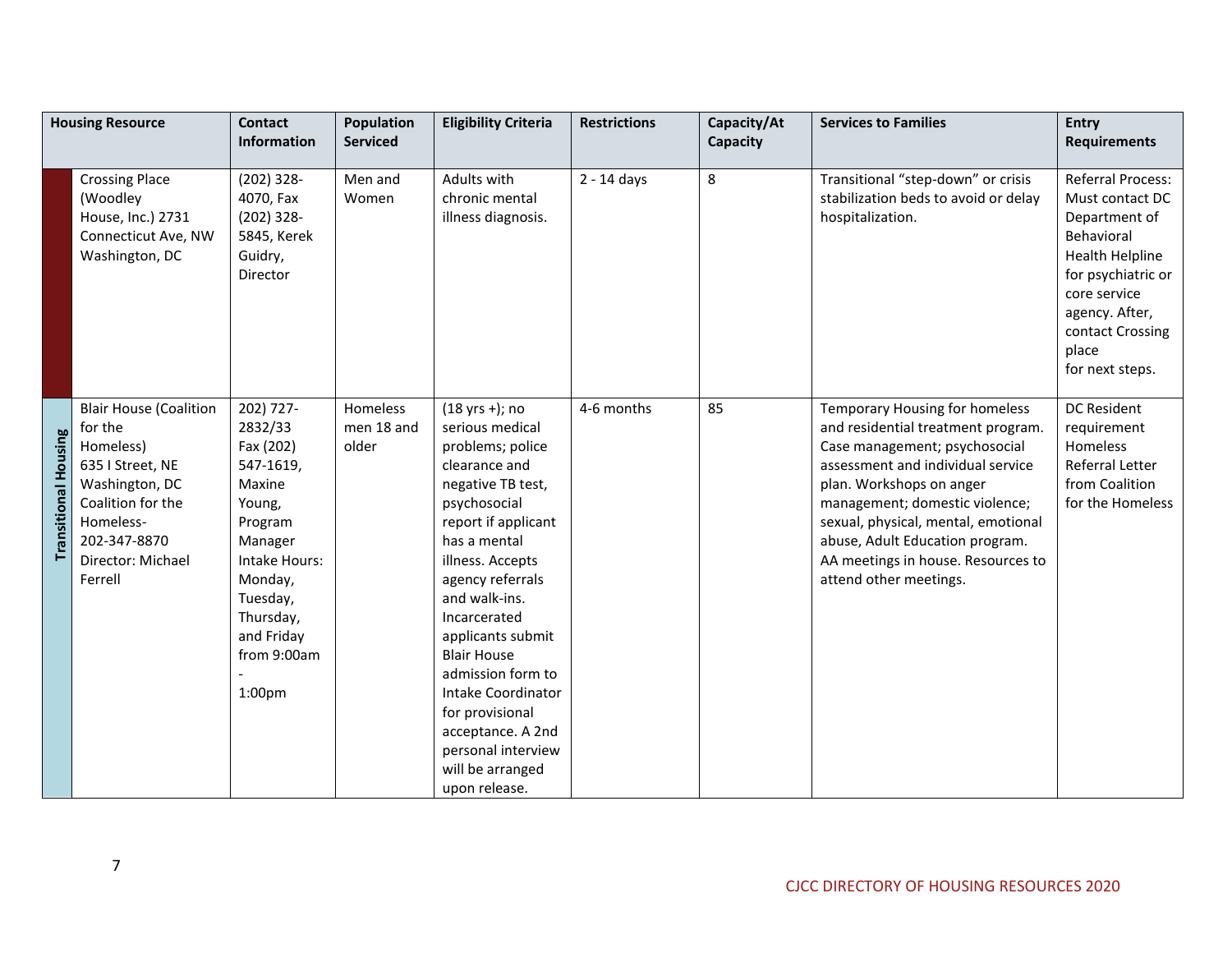| <b>Housing Resource</b>                                                                       | <b>Contact</b><br><b>Information</b>                                                                                                                                                                | <b>Population</b><br><b>Serviced</b>            | <b>Eligibility Criteria</b>                                                                                                                                                                                                                                                                  | <b>Restrictions</b>      | Capacity/At<br>Capacity                     | <b>Services to Families</b>                                                                                                                                                                                                                                                                                                                                                                                                                                                                                                                                                          | <b>Entry</b><br><b>Requirements</b>                                                                                                                                                               |
|-----------------------------------------------------------------------------------------------|-----------------------------------------------------------------------------------------------------------------------------------------------------------------------------------------------------|-------------------------------------------------|----------------------------------------------------------------------------------------------------------------------------------------------------------------------------------------------------------------------------------------------------------------------------------------------|--------------------------|---------------------------------------------|--------------------------------------------------------------------------------------------------------------------------------------------------------------------------------------------------------------------------------------------------------------------------------------------------------------------------------------------------------------------------------------------------------------------------------------------------------------------------------------------------------------------------------------------------------------------------------------|---------------------------------------------------------------------------------------------------------------------------------------------------------------------------------------------------|
| La Casa Transitional<br>Program<br>1131 Spring Road NW<br>Washington, DC                      | $(202) 882 -$<br>1237<br>Fax (202)<br>462-5669<br>Gabrielle<br>McCraney,<br>Director<br>Applicants for<br>transitional<br>housing will<br>be accepted<br>Mon-Fri<br>between<br>$9:00am -$<br>1:00pm | <b>Homeless</b><br>men 18<br>years and<br>older | Homeless, TB test,<br>police clearance,<br>referral on<br>letterhead re:<br>homelessness/psy<br>cho-assessment,<br>30-day supply of<br>any prescribed<br>medication;<br>participate in<br>structured<br>meetings(substanc<br>e abuse, personal<br>hygiene, life skills<br>and job readiness) | 6 month<br>maximum stay. | 40                                          | La Casa Transitional Rehabilitation<br>Center ("TRP") provides substance<br>abuse counseling, employment<br>services, housing, and social service<br>counselors for English and Spanish<br>speaking persons. The TRP also<br>offers a "Health Care for Homeless"<br>trailer.                                                                                                                                                                                                                                                                                                         | Referral letter<br>(APRA voucher).<br>Intake and<br>screening<br>Monday - Friday                                                                                                                  |
| Valley Place Family<br><b>Transitional Program</b><br>1357 Valley Place, SE<br>Washington, DC | $(202) 610 -$<br>5560<br>Fax (202)<br>610-5563<br>Monday -<br>Friday (24<br>hours)                                                                                                                  | Homeless<br>families with<br>children           | Homeless families<br>with children who<br>have lived in<br>emergency shelter<br>for at least six<br>months, but have<br>experienced<br>difficulty in<br>obtaining<br>permanent living<br>situations due to<br>extenuating<br>circumstances.                                                  |                          | 18 fully-<br>equipped<br>apartment<br>units | Services provided include<br>employment (e.g., referrals for job<br>readiness, job training, and<br>employment), substance abuse<br>counseling (e.g., on-site substance<br>education and relapse prevention<br>group, and referrals for detox and<br>substance abuse residential and<br>out- patient treatment), life skills<br>training (e.g., parenting skills,<br>homemaking, budgeting, time<br>management), general social<br>services (e.g., referrals for medical<br>care, mental health treatment,<br>child care and public assistance),<br>and permanent housing placement. | Pre-Admission<br>Requirement:<br>Referral by an<br>agency (i.e.<br>Virginia Williams<br><b>Family Resource</b><br>Center).<br>Assessments are<br>scheduled<br>Monday from<br>10:00am - 3:00<br>pm |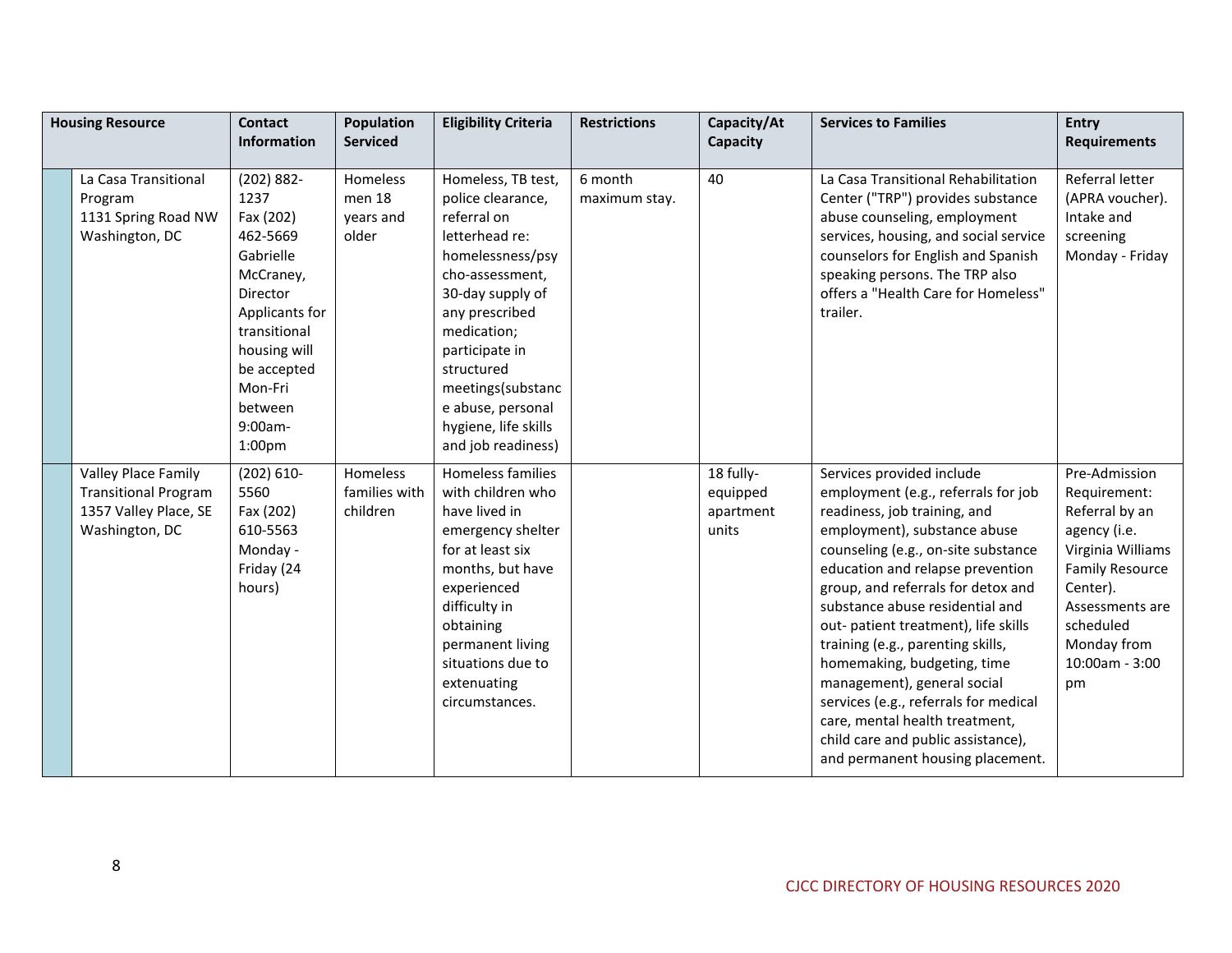|              | <b>Housing Resource</b>                                                    | <b>Contact</b>                                                                                                                          | <b>Population</b>                         | <b>Eligibility Criteria</b>                                                                                                                                  | <b>Restrictions</b>                                                               | Capacity/At                                                                                                    | <b>Services to Families</b>                                                                                                                                                                                                                                                                                                                           | Entry                                                                                                                                                                                                            |
|--------------|----------------------------------------------------------------------------|-----------------------------------------------------------------------------------------------------------------------------------------|-------------------------------------------|--------------------------------------------------------------------------------------------------------------------------------------------------------------|-----------------------------------------------------------------------------------|----------------------------------------------------------------------------------------------------------------|-------------------------------------------------------------------------------------------------------------------------------------------------------------------------------------------------------------------------------------------------------------------------------------------------------------------------------------------------------|------------------------------------------------------------------------------------------------------------------------------------------------------------------------------------------------------------------|
|              |                                                                            | Information                                                                                                                             | <b>Serviced</b>                           |                                                                                                                                                              |                                                                                   | Capacity                                                                                                       |                                                                                                                                                                                                                                                                                                                                                       | <b>Requirements</b>                                                                                                                                                                                              |
|              | <b>Webster House</b><br>4236 14th Street NW<br>Washington, DC              | $(202) 722 -$<br>4544<br>Fax (202)<br>722-2842                                                                                          | Homeless<br>men                           | Men in recovery.                                                                                                                                             | 4-6 months;<br>Occupants must<br>participate in the<br>rehabilitation<br>program. | Not disclosed                                                                                                  | provides two (2)meals,<br>employment, housing, financial<br>management counseling, and<br>clothing assistance.                                                                                                                                                                                                                                        | There is typically<br>a 3-5 day intake<br>process. Once an<br>application is<br>completed and<br>an interview<br>takes place,<br>the applicant will<br>be placed on a<br>wait-list.                              |
|              | Park Road House<br>1318 Park Road, NW<br>Washington, DC                    | $(202)$ 328-<br>9680<br>Fax (202)<br>299-0827                                                                                           | Homeless<br>men, 18<br>years and<br>older | Men in recovery.                                                                                                                                             | 4-6 months                                                                        | Not disclosed                                                                                                  | Park Road provides two (2) meals,<br>employment, housing, financial<br>management counseling, and<br>clothing assistance.                                                                                                                                                                                                                             | There is a 3-5<br>day intake<br>process. Please<br>call Park Road<br>directly for<br>intake.                                                                                                                     |
| Transitional | Spring Road Family<br>Program<br>1433/35 Spring Road,<br>NW Washington, DC | $(202)$ 726-<br>2203<br>Fax (202)<br>726-3623<br>Call the<br>Virginia<br>Williams<br>Center for<br>more<br>information:<br>202-526-0017 | Homeless<br>families with<br>children     | Families who have<br>become<br>temporarily<br>homeless; all<br>families must be<br>referred by the<br>Virginia Williams<br><b>Family Resource</b><br>Center. | Not disclosed.                                                                    | 28 apartment<br>units<br>dedicated to<br>serving<br>families who<br>have<br>temporarily<br>become<br>homeless. | Provides shelter and programs that<br>help homeless families regain<br>stability in their lives and address<br>the root cause of poverty,<br>dysfunction, and homelessness. The<br>program focuses on substance<br>abuse, mental health, employment<br>and training, housing issues, and<br>the development and educational<br>needs of the children. | All families are<br>referred by the<br>Virginia Williams<br><b>Family Resource</b><br>Center, which is<br>the central<br>intake office in<br>the District for<br>families<br>requesting<br>emergency<br>housing. |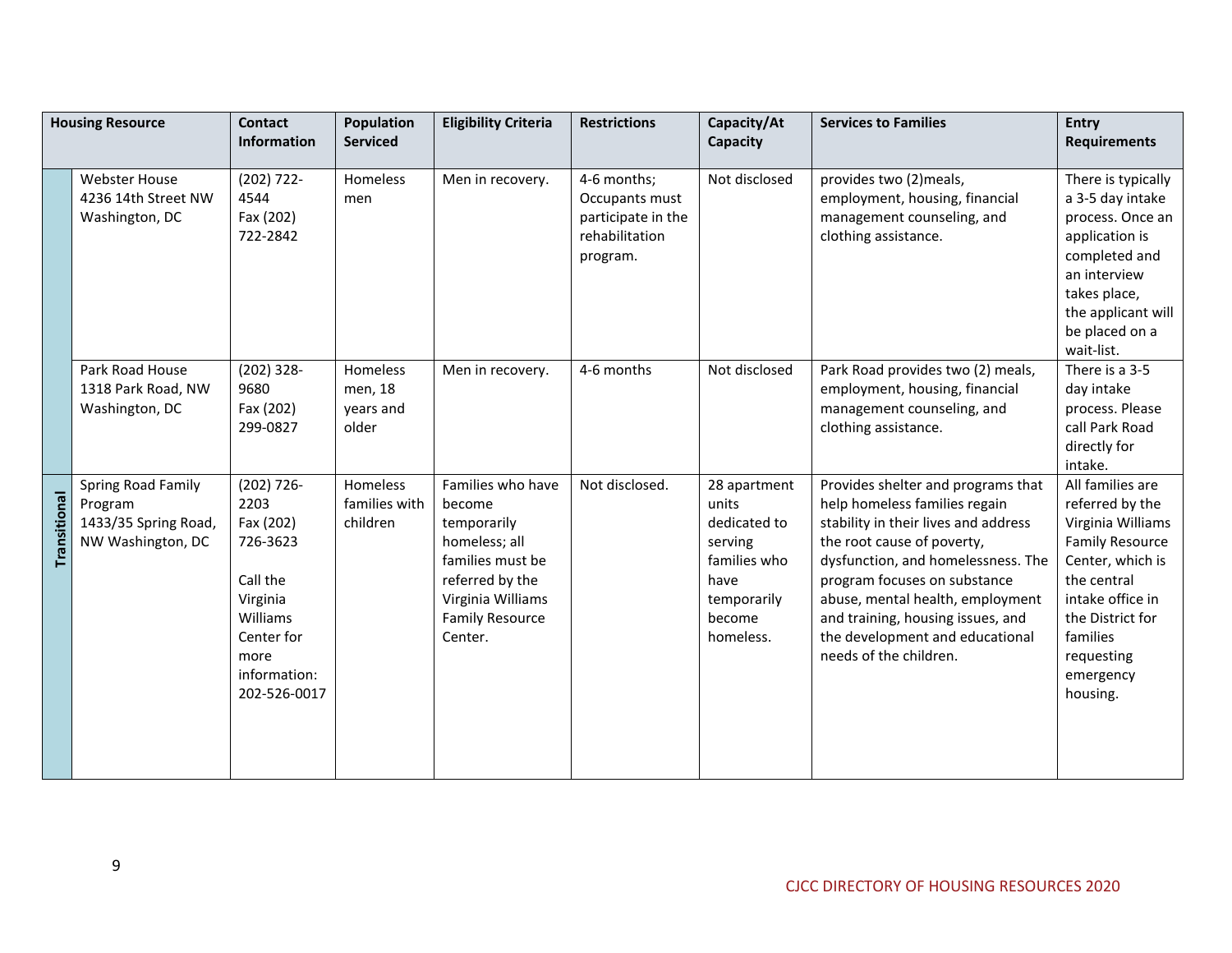|                             | <b>Housing Resource</b>                                                                                                 | <b>Contact</b><br><b>Information</b>                                                                                                                                         | <b>Population</b><br><b>Serviced</b>                                                                                      | <b>Eligibility Criteria</b>                                                                                                                                                                                              | <b>Restrictions</b>                                                               | Capacity/At<br>Capacity                                                                                                    | <b>Services to Families</b>                                                                                                                                                                      | <b>Entry</b><br><b>Requirements</b>                                           |
|-----------------------------|-------------------------------------------------------------------------------------------------------------------------|------------------------------------------------------------------------------------------------------------------------------------------------------------------------------|---------------------------------------------------------------------------------------------------------------------------|--------------------------------------------------------------------------------------------------------------------------------------------------------------------------------------------------------------------------|-----------------------------------------------------------------------------------|----------------------------------------------------------------------------------------------------------------------------|--------------------------------------------------------------------------------------------------------------------------------------------------------------------------------------------------|-------------------------------------------------------------------------------|
|                             | Capitol Hill Group<br>Ministry<br>(Congregation Based<br>Shelter<br>Project)<br>1338 G Street, SE<br>Washington, DC     | Call the<br>Virginia<br>Williams<br>Center: 202-<br>526-0017                                                                                                                 | Adult plus<br>one or two<br>children                                                                                      | Families who are<br>homeless and on<br>waiting list for<br>emergency shelter                                                                                                                                             | Out within 4 to 5<br>months Goal is to<br>move them to<br>transitional<br>housing | 2 families                                                                                                                 | Case management services.                                                                                                                                                                        | Need referral<br>from the Virginia<br>Williams<br>Resource Center             |
| <b>Transitional Housing</b> | <b>Community Family</b><br>Life<br>Services-<br>305 E Street, NW<br>Washington, DC<br>www.cfls1.org                     | $(202)$ 347-<br>0511, Fax<br>(202) 347-<br>0520,<br>Claudia<br>Thorne,<br><b>Director</b><br>Transitional<br>Housing:<br>Angela<br>Bennett,<br>Program<br>Manager ext<br>304 | Transitional<br>Housing is<br>for homeless<br>families.<br>Single Room<br>Occupancy is<br>for single<br>men and<br>women. | <b>Basic eligibility</b><br>requirements: DC<br>resident, (18 +),<br>income below<br>\$19,500 or<br>homeless/in<br>imminent danger<br>of<br>homelessness.<br>Must call for<br>additional<br>eligibility<br>requirements. | No walk-ins.<br>Families must be<br>registered on the<br>homeless rolls.          | <b>Trinity Arms-</b><br>19 families<br>Partner Arms -<br>14 families<br>Milestone<br>Place-<br>35 single men<br>&<br>women | Case management; employment<br>counseling; budgeting & money<br>management; substance abuse,<br>health and wellness counseling; and<br>referral to therapy services.                             | Must be<br>registered with<br>Virginia Williams<br>Resource Center            |
|                             | Community of Hope -<br>1413 Girard Street,<br><b>NW</b><br>Washington, DC                                               | $(202)$ 232-<br>7356, Fax<br>$(202)$ 232-<br>1014, Kelly<br>McShane,<br>Program<br>Director                                                                                  | Transitional<br>Apartments<br>for families                                                                                | For families.<br>Eligibility<br>determined by<br>Virginia Williams<br><b>Family Resource</b><br>center intake<br>coordinators.                                                                                           | Case by case<br>basis. 6 months<br>to 2 years<br>average stay                     | 20 families.<br>Currently, at<br>capacity.                                                                                 | Case management; substance<br>abuse counseling; medical services;<br>spiritual and motivational guidance;<br>children's activities; tutoring and<br>GED; employment.                             | Need referrals<br>from Virginia<br><b>Williams Family</b><br>Resource Center. |
|                             | <b>Covenant House</b><br>2001 Mississippi Ave,<br><b>SE</b><br>Washington, DC<br>1922 Ridgecrest<br>Court, SE, Apt. 201 | (Intake Office)<br>202-610-9632<br>Fax (202) 610-<br>9640, Patricia<br>Jackson,<br>Resident<br>Manager                                                                       | Youth, Ages<br>18-21<br>Male and<br>Female                                                                                | Mothers with<br>infant and/or<br>toddlers accepted<br>Must be employed<br>or job ready                                                                                                                                   | 8 to 10 years                                                                     | 17 males<br>21 females<br>9 children                                                                                       | Structured living program that<br>provides the opportunity to<br>transition from crisis and<br>dependency to stability and<br>independence. Comprehensive<br>support services include parenting, | Interview and<br>committee<br>review before<br>acceptance.                    |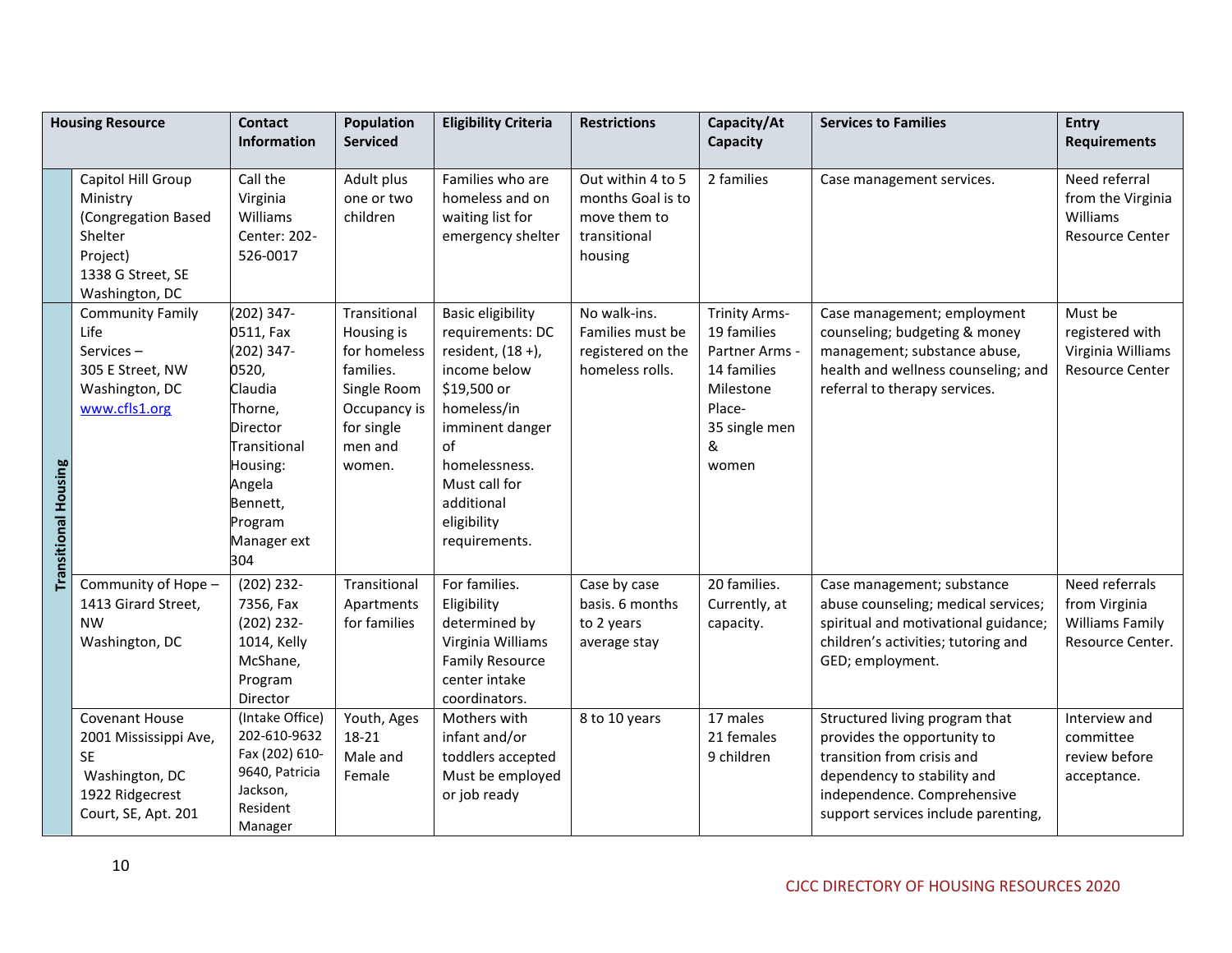| <b>Housing Resource</b>                                                                                                              | <b>Contact</b><br><b>Information</b>                                                              | <b>Population</b><br><b>Serviced</b> | <b>Eligibility Criteria</b>        | <b>Restrictions</b>                                                                | Capacity/At<br>Capacity  | <b>Services to Families</b>                                                                                                                    | <b>Entry</b><br><b>Requirements</b>                                                                                                                                                                        |
|--------------------------------------------------------------------------------------------------------------------------------------|---------------------------------------------------------------------------------------------------|--------------------------------------|------------------------------------|------------------------------------------------------------------------------------|--------------------------|------------------------------------------------------------------------------------------------------------------------------------------------|------------------------------------------------------------------------------------------------------------------------------------------------------------------------------------------------------------|
| (Apartment<br>residences)                                                                                                            | Apartment<br>Residences-<br>202-610-9690<br>Fax (202)<br>610-3089<br>1 (800) RUN-<br>AWAY (24/7)  |                                      |                                    |                                                                                    |                          | empowerment sessions, and<br>individual and family therapy.                                                                                    |                                                                                                                                                                                                            |
| East of the River<br>Clergy-Police<br>Community<br>Partnership (ERCPCP)<br>4115 First Street, SE<br>Washington, DC<br>www.ercpcp.org | $(202)$ 373-<br>5767, Fax<br>$(202) 563 -$<br>3693<br>Yolanda<br>Bland,<br>Program<br>Coordinator | Men                                  | Based interview<br>and acceptance. | Up to 6-months<br>stay. Participant<br>must work or<br>receive regular<br>support. | Up to 30<br>individuals. | Transitional housing for returning<br>prisoners. Case management, life<br>skills education; financial<br>management; job search<br>assistance. | Residents must<br>contribute to a<br>personal escrow<br>account which is<br>returned upon<br>their completion<br>of the program.<br>CSOSA and other<br>social services<br>referrals, no self<br>referrals. |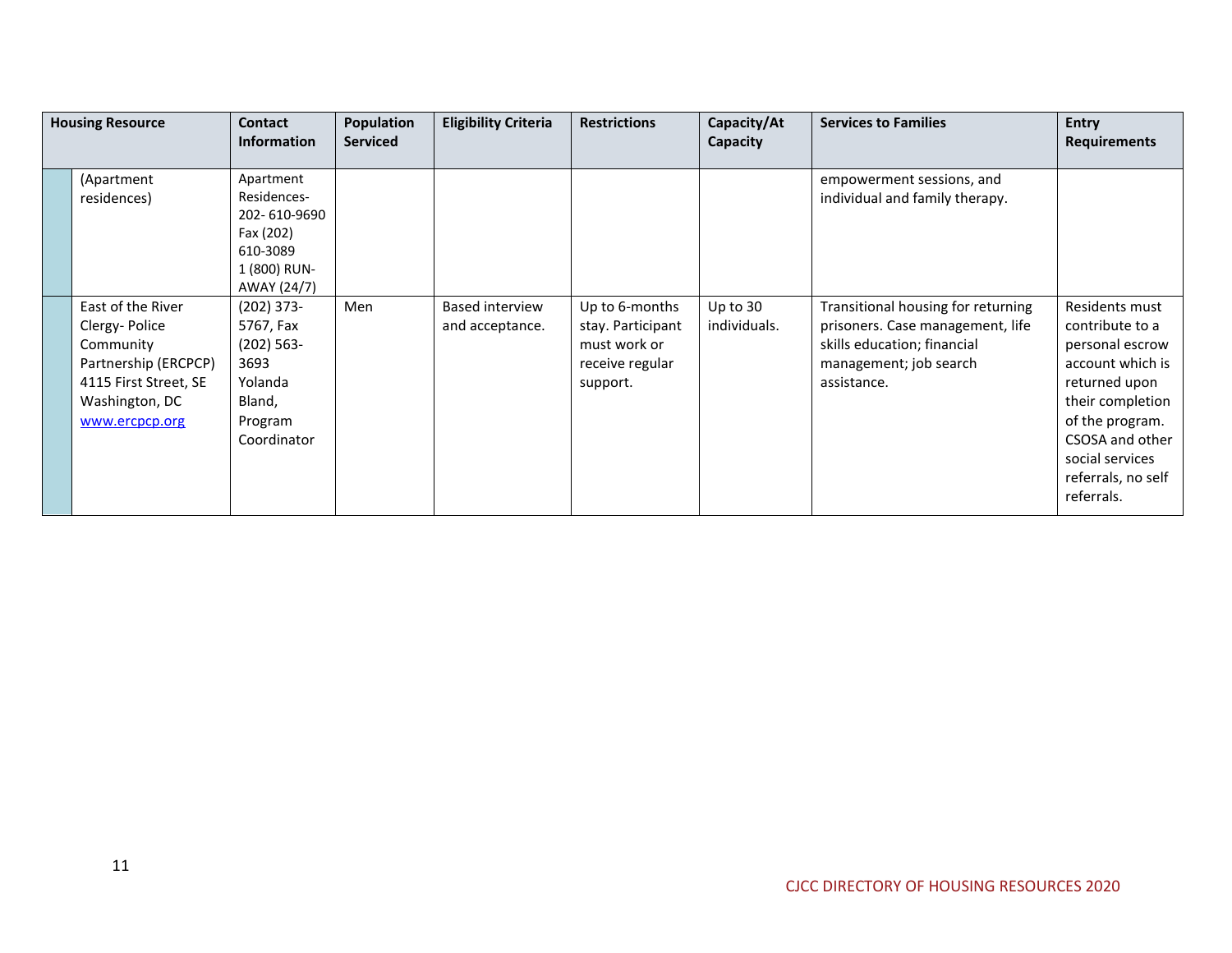| <b>Housing Resource</b>                                                                        | <b>Contact</b><br>Information                                                                    | <b>Population</b><br><b>Serviced</b> | <b>Eligibility Criteria</b>                                                                                                                                                                                                                                                                                                                        | <b>Restrictions</b> | Capacity/At<br><b>Capacity</b> | <b>Services to Families</b>                                                                                                                                                                                                                                 | <b>Entry</b><br><b>Requirements</b>                                                                                                                                                                                                                                              |
|------------------------------------------------------------------------------------------------|--------------------------------------------------------------------------------------------------|--------------------------------------|----------------------------------------------------------------------------------------------------------------------------------------------------------------------------------------------------------------------------------------------------------------------------------------------------------------------------------------------------|---------------------|--------------------------------|-------------------------------------------------------------------------------------------------------------------------------------------------------------------------------------------------------------------------------------------------------------|----------------------------------------------------------------------------------------------------------------------------------------------------------------------------------------------------------------------------------------------------------------------------------|
| Emery Shelter (Work-<br>to-Bed<br>Program)<br>1725 Lincoln Road, NE<br>Washington, DC<br>20002 | $(202) 635 -$<br>1041, Fax<br>$(202) 635 -$<br>0302<br>Pam<br>Browner,<br>Program<br>Coordinator | Men                                  | Must be assessed<br>by clinical<br>psychologist and<br>social worker<br>during interview.<br>Submit to drug<br>screening.<br>Must be alcohol<br>and drug free, be<br>employed (at least<br>20 hrs per week),<br>accept case<br>management<br>services and<br>participate in<br>personal escrow<br>savings program<br>(must save<br>30% of income). | Up to 6 Months      | 100 beds.                      | <b>Transitional housing/Recovery</b><br>Program Assigned beds, 24-hour<br>access to the facility, secure storage<br>for personal belongings. Program<br>provides meals and toiletries.<br>Rent free.                                                        | Must have<br>current TB<br>test within past<br>6 months, police<br>clearance w/in<br>past 30 days, 3<br>recent pay stubs,<br>letter from<br>employer (on<br>company<br>letterhead)<br>verifying<br>employment and<br>letter from place<br>applicant is<br>currently<br>residing. |
| Gift of Peace,<br>Missionaries of Charity<br>2800 Otis Street, NE<br>Washington, DC            | $(202) 269 -$<br>3313,<br>(202)<br>635-9788,<br>Ms. Masdala                                      | Men/Women<br>Homeless<br>18 and over | Homeless, HIV + or<br>other medical<br>need                                                                                                                                                                                                                                                                                                        | No restriction      | 14 males and<br>12 females     | Residential program for the elderly<br>and physically or mentally<br>challenged                                                                                                                                                                             | Call for<br>interview.                                                                                                                                                                                                                                                           |
| Good Hope House -<br>1715 V Street, SE<br>Washington, DC<br>www.Bethanyinc.org                 | 202-678-<br>4084, Fax<br>$(202) 678 -$<br>4080                                                   | Homeless<br>Families                 | For formerly<br>homeless families<br>in recovery from<br>substance abuse.                                                                                                                                                                                                                                                                          | 12 months           | 7 two<br>bedroom<br>apartments | Transitional housing program<br>Individual, group and family<br>counseling; 12-step NA/AA<br>participation; case management;<br>and referrals. After school tutoring<br>for children and encouraged<br>participation in school and<br>community activities. | Referrals from<br>90-day shelter<br>programs and<br>substance abuse<br>treatment<br>programs                                                                                                                                                                                     |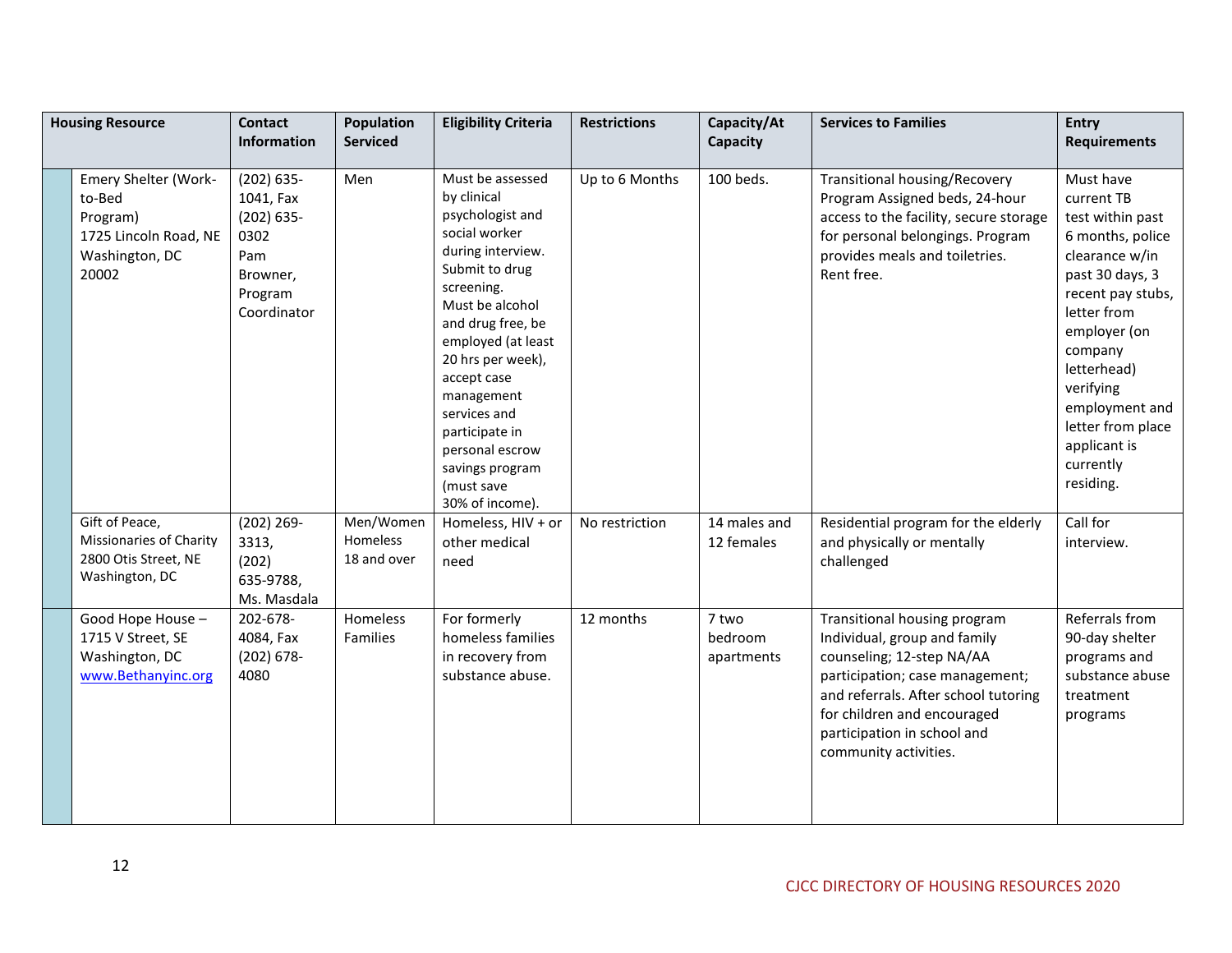| <b>Housing Resource</b>                                                                       | <b>Contact</b><br>Information                                                                                                                                           | Population<br><b>Serviced</b>                                                                     | <b>Eligibility Criteria</b>                                                                                                                                                                                                                                                                                                                                             | <b>Restrictions</b>                                                | Capacity/At<br>Capacity                                                                                                                                          | <b>Services to Families</b>                                                                     | <b>Entry</b><br><b>Requirements</b>                                                                                                                                                                                                                                                    |
|-----------------------------------------------------------------------------------------------|-------------------------------------------------------------------------------------------------------------------------------------------------------------------------|---------------------------------------------------------------------------------------------------|-------------------------------------------------------------------------------------------------------------------------------------------------------------------------------------------------------------------------------------------------------------------------------------------------------------------------------------------------------------------------|--------------------------------------------------------------------|------------------------------------------------------------------------------------------------------------------------------------------------------------------|-------------------------------------------------------------------------------------------------|----------------------------------------------------------------------------------------------------------------------------------------------------------------------------------------------------------------------------------------------------------------------------------------|
| Guest House-<br>1 East Lurray Ave,<br>Alexandria, VA 22301<br>www.friendsofguesth<br>ouse.org | (703) 549-<br>8072,<br>Fax (703)<br>549-4717<br>Kari<br>Galloway,<br>Executive<br>Director<br>director@frie<br>ndsofguestho<br>use.org                                  | Female<br>Returning<br>citizens.<br>Single and<br>without<br>children.<br>Accepts DC<br>residents | Female ex-<br>offenders (19 yrs<br>+) with at least<br>one year left on<br>probation<br>or parole.<br>Application<br>process-need<br>criminal history,<br>current physical<br>with PPD results,<br>and autobiography<br>from the offender,<br>which chronicles<br>their life<br>from childhood.<br>Phone panel<br>interview<br>scheduled for<br>possible<br>admittance. | 3 to 6 months.<br>After care<br>program<br>lasts 6 to 9<br>months. | 26 women                                                                                                                                                         | Residential program with case<br>management, life skills education<br>and peer drug counseling. | Considers<br>referrals from<br>social service<br>agencies,<br>treatment<br>programs and/or<br>Department of<br>Corrections case<br>workers. (Note:<br><b>CSOSA</b><br>"probation"<br>clients must be<br>approved for VA<br>supervision by<br>the Interstate<br>Compact<br>Commission.) |
| Harvest House for<br>Women<br>(SOME)<br>1307 First Street, NW<br>Washington, DC               | $(202)$ 797-<br>8806, Fax<br>$(202)$ 328-<br>7644, . Walk-<br>ins 8:00am -<br>11:00am<br>Monday -<br>Friday<br>So Others<br><b>Might Eat</b><br>Phone: 202-<br>797-8806 | Women,<br>single and<br>unattached                                                                | Women in<br>substance abuse<br>recovery.                                                                                                                                                                                                                                                                                                                                | 120 days.<br>Seamless<br>transfer<br>preferred.                    | 2 beds in Safe<br>House.<br>8 Beds for<br>women, 3 for<br>men in<br>Residential<br>Treatment<br>program<br>1 bed for<br>women, 10 for<br>men in<br>transitional. | Required AA/NA participation.<br>SOME does not offer transport to<br>program                    | Must complete<br>(SOME) program<br>before coming to<br>Harvest House.                                                                                                                                                                                                                  |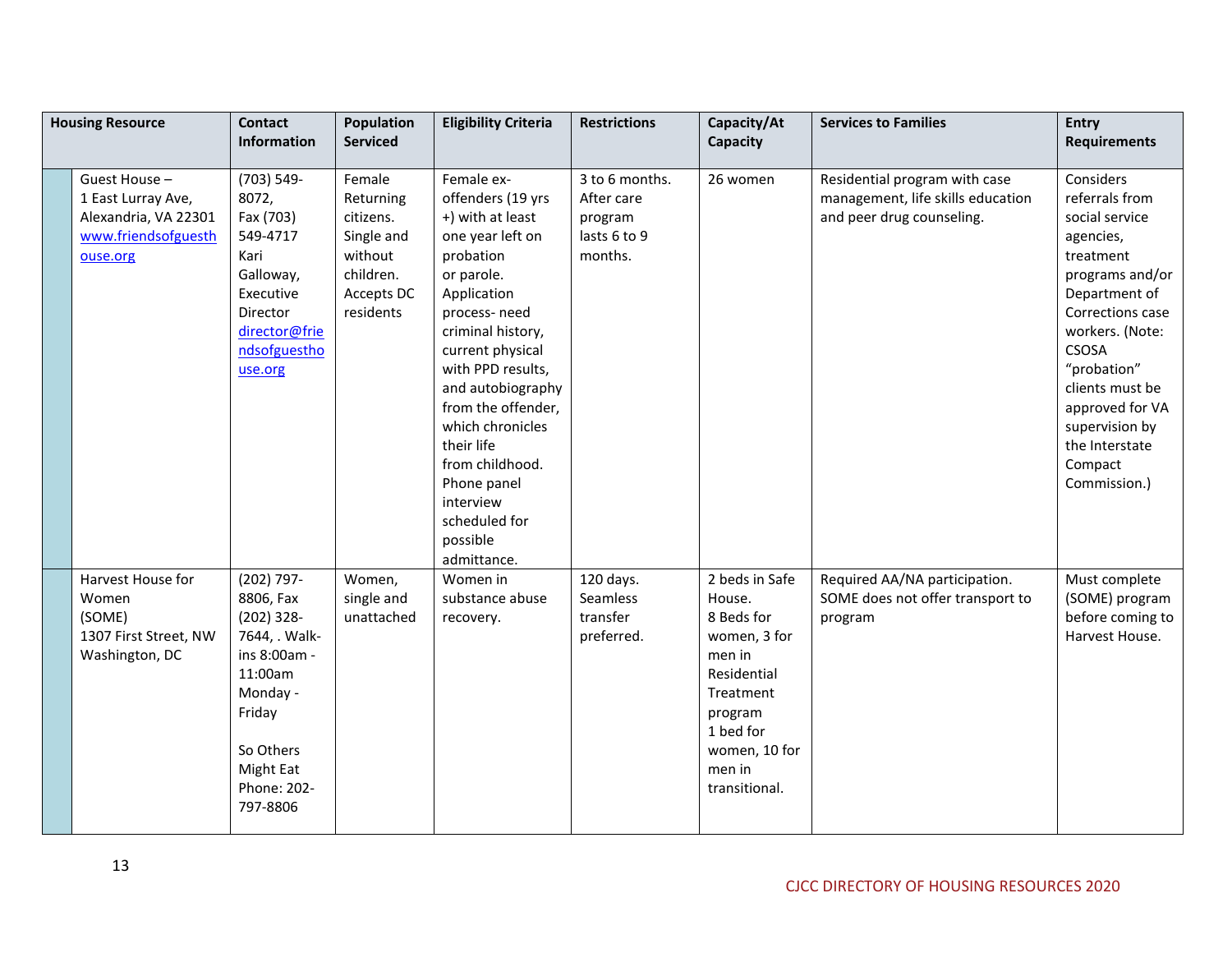| <b>Housing Resource</b>                                                                                                                        | <b>Contact</b><br><b>Information</b>                                                                                             | <b>Population</b><br><b>Serviced</b>                                                                                          | <b>Eligibility Criteria</b>                                                                                                                                                                                                                                                        | <b>Restrictions</b>      | Capacity/At<br>Capacity | <b>Services to Families</b>                                                                                                                                                                                                                                                                                                                                                                                                                                     | <b>Entry</b><br><b>Requirements</b>                                                                                                                         |
|------------------------------------------------------------------------------------------------------------------------------------------------|----------------------------------------------------------------------------------------------------------------------------------|-------------------------------------------------------------------------------------------------------------------------------|------------------------------------------------------------------------------------------------------------------------------------------------------------------------------------------------------------------------------------------------------------------------------------|--------------------------|-------------------------|-----------------------------------------------------------------------------------------------------------------------------------------------------------------------------------------------------------------------------------------------------------------------------------------------------------------------------------------------------------------------------------------------------------------------------------------------------------------|-------------------------------------------------------------------------------------------------------------------------------------------------------------|
| Homestretch-<br>370 S. Washington<br>Street, Suite 400<br>Falls Church, VA<br>22046<br>Services directed to<br>northern<br>Virginia residents. | Christopher<br>Fay,<br>Executive<br>Director<br>www.homest<br>retch-inc.org<br>$(703)$ 237-<br>2035, Fax<br>$(703)$ 237-<br>4540 | <b>Families</b><br>DC families<br>considered<br>Children<br>must be<br>under 18.                                              | Homeless                                                                                                                                                                                                                                                                           | Placement for 2<br>years | 30 families             | Support services include: childcare<br>support, employment counseling,<br>skills training and job placement<br>assistance, financial skills training,<br>debt repayment and savings<br>assistance, life skills training; on-<br>site GED, ESL and tutoring; college<br>enrollment and financial aid<br>counseling; family focus counseling<br>and age relative social activities; life<br>skills training; legal assistance; age<br>relative social activities. | Call before<br>completing on-<br>line application.                                                                                                          |
| Hope and a Home -<br>1439 R Street, NW<br>Washington, DC<br>www.hopeandahome<br>.org                                                           | $(202)$ 387-<br>7091, Fax<br>$(202)$ 387-<br>7097, Dan<br>Hall,<br>Executive<br>Director;<br>Rosa Mooten,<br>Office<br>Manager   | Families<br>only.<br>Families<br>with<br>children<br>(Adult<br>parents<br>only)<br>and children<br>17 years old<br>and under. | Must be 30% or<br>below the AMI.<br>Each tenant must<br>have income to<br>pay rent and<br>utilities. Income<br>can be from<br>various sources<br>(SSI,<br>Unemployment,<br>Disability, etc).<br>Clients do pay<br>rent. Portion put<br>into interest<br>bearing escrow<br>account. | 3 yr maximum<br>stay     | 19 units                | Required case management<br>support which includes: Goal<br>setting; budget planning; academic<br>tutoring (children); educational<br>advocacy; employment assistance<br>and job retention counseling                                                                                                                                                                                                                                                           | Agency referrals<br>and call- ins<br>accepted.<br>Families need<br>not be registered<br>with the Virginia<br><b>Williams Center</b><br>to be<br>considered. |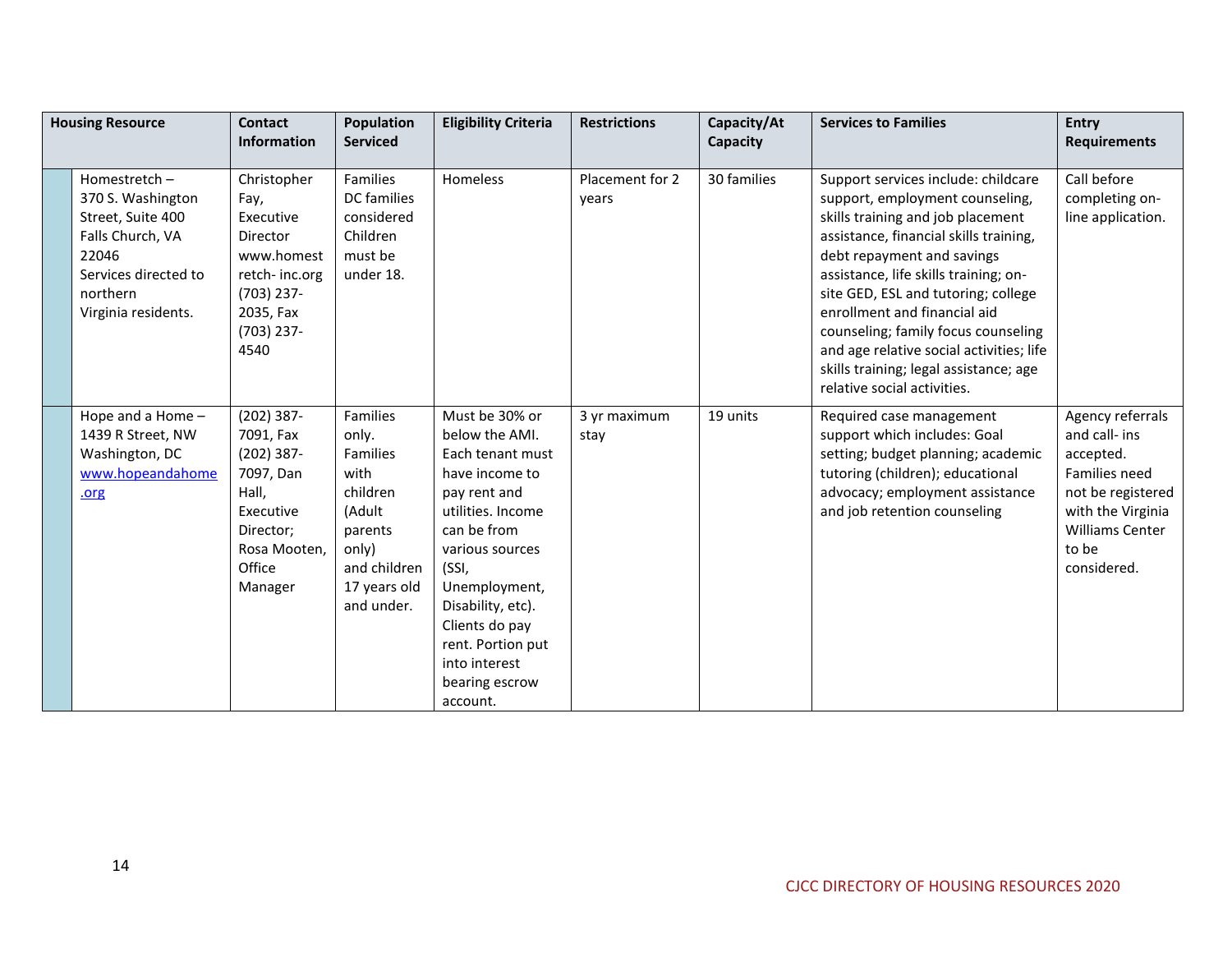| <b>Housing Resource</b>                                                                                                   | Contact<br><b>Information</b>                                                                                                                  | <b>Population</b><br><b>Serviced</b>                                                                                                                           | <b>Eligibility Criteria</b>                             | <b>Restrictions</b>                                                                  | Capacity/At<br>Capacity | <b>Services to Families</b>                                                                                                                                                                                                                                                                              | <b>Entry</b><br><b>Requirements</b>                                                                                                                           |
|---------------------------------------------------------------------------------------------------------------------------|------------------------------------------------------------------------------------------------------------------------------------------------|----------------------------------------------------------------------------------------------------------------------------------------------------------------|---------------------------------------------------------|--------------------------------------------------------------------------------------|-------------------------|----------------------------------------------------------------------------------------------------------------------------------------------------------------------------------------------------------------------------------------------------------------------------------------------------------|---------------------------------------------------------------------------------------------------------------------------------------------------------------|
| House of Ruth-Family<br>Space<br>1421 Columbia Road,<br>NW, Apt 101<br>Washington, DC                                     | $(202) 667 -$<br>7001<br>Natasha<br>Brown,<br>Program<br>Director                                                                              | Families                                                                                                                                                       | At least one<br>parent must be a<br>recovering addict.  | Not disclosed                                                                        | Not disclosed           | One-on-one therapy provided to<br>children affected by trauma, after<br>school programs for children.<br>Women attend treatment<br>programs, receive employment<br>assistance, and work.                                                                                                                 | <b>Shelter Plus</b><br>program<br>referrals through<br>Community<br>Partnership for<br>the Prevention<br>οf<br>Homelessness.                                  |
| House of Ruth-Hope<br>Raising - (Safe<br>location)<br>House of Ruth-A New<br>Way (Safe Location)                          | $(202) 667 -$<br>7001, Fatu<br>Songuwa ext<br>252                                                                                              | Women and<br>Children                                                                                                                                          | For abused<br>women and their<br>children.              | Not disclosed                                                                        | Not disclosed           | Long term transitional living                                                                                                                                                                                                                                                                            | None.                                                                                                                                                         |
| House of Ruth<br>New Beginnings<br>306 S Street, NE<br>Washington, DC                                                     | $(202) 667 -$<br>7001                                                                                                                          | Women                                                                                                                                                          | Women in<br>Recovery                                    | Not disclosed                                                                        | Not disclosed           | <b>Transitional housing Dually</b><br>diagnosed accepted.                                                                                                                                                                                                                                                | None.                                                                                                                                                         |
| Psychiatric Crisis Beds<br>- Jordan House<br>(SOME)<br>1509 North Capitol<br>Street, NE<br>Washington, DC<br>www.some.org | $(202) 526 -$<br>8491, Fax<br>$(202) 526 -$<br>0564,<br>Christine<br>O'Connor,<br>Manager<br>So Others<br>Might Eat<br>Phone: 202-<br>797-8806 | Men/Wome<br>n.<br>Homeless<br>Returning<br>citizens<br>must be first<br>linked to<br>core service<br>agency-<br>Referral<br>must come<br>from case<br>manager. | Must be in a<br>psychiatric crisis,<br>with medication. | 2 day assessment<br>period upon<br>entry. Maximum<br>of 14 days, short<br>term stay. | 7 beds.                 | Psychiatric crisis stabilization center<br>for persons experiencing a<br>psychiatric emergency (24 hour<br>staff, on-call access to psychiatrist<br>and mental health therapist; case<br>management, assistance with<br>housing). Provides stabilization to<br>return to previous place of<br>residence. | Referrals<br>considered from<br>all sources,<br>including self-<br>referrals.<br>PPD results,<br>Psychiatric<br>evaluation<br>within 25 hours<br>of referral. |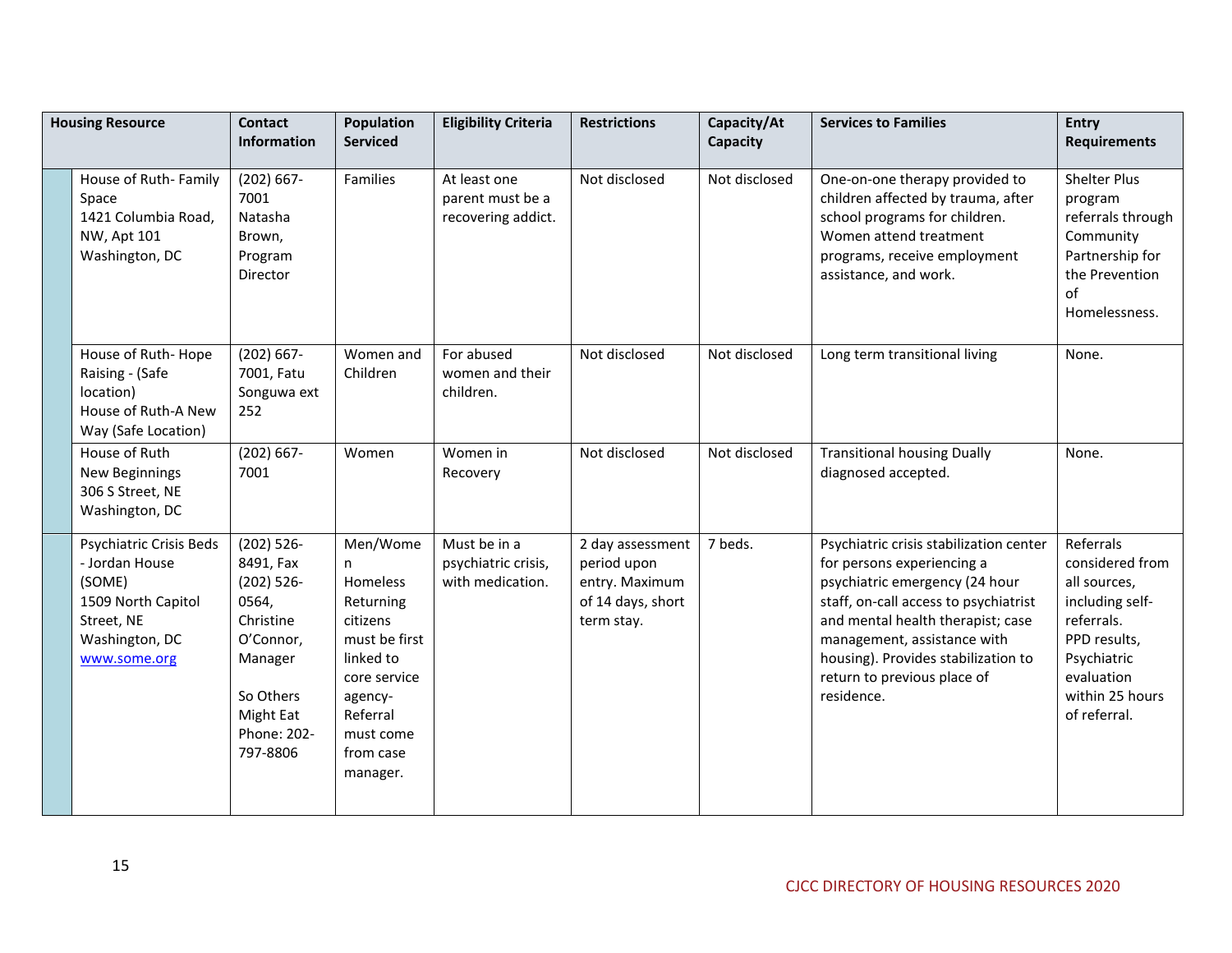| <b>Housing Resource</b>                                                                                                                 | <b>Contact</b><br><b>Information</b>                                                                                                                   | <b>Population</b><br><b>Serviced</b>                                                              | <b>Eligibility Criteria</b>                                                                                            | <b>Restrictions</b>                                                                           | Capacity/At<br>Capacity | <b>Services to Families</b>                                                                                                                                      | <b>Entry</b><br><b>Requirements</b>                                                                               |
|-----------------------------------------------------------------------------------------------------------------------------------------|--------------------------------------------------------------------------------------------------------------------------------------------------------|---------------------------------------------------------------------------------------------------|------------------------------------------------------------------------------------------------------------------------|-----------------------------------------------------------------------------------------------|-------------------------|------------------------------------------------------------------------------------------------------------------------------------------------------------------|-------------------------------------------------------------------------------------------------------------------|
| Christ House -<br>1717 Columbia Road,<br><b>NW</b><br>Washington, DC                                                                    | $(202)$ 328-<br>1100<br>Fax (202)<br>232-4972,<br>www.christho<br>use.org                                                                              | Men and<br>Women                                                                                  | Must be<br>ambulatory. For<br>homeless men and<br>women with acute<br>illnesses. (health<br>care recovery<br>facility) | No maximum<br>stay, so long as<br>they have a<br>health need,<br>individuals may<br>stay.     | 33 beds                 | Full-time medical staff, social<br>workers, case management.<br>Transportation and escorts to<br>doctor appointments. Meals.<br>AA/NA services.                  | Referrals<br>recommended<br>but not required.<br>Entry<br>requirements<br>determined by<br>Intake<br>coordinator. |
| Teen Bridge for<br><b>Females</b><br>3043 15th St, NW<br>Washington, DC<br>Latin American Youth<br>Center<br>(LAYC) www.layc-<br>dc.org | Contact the<br>Outreach and<br>Intake Center<br>Elaine<br>Harrington,<br>Program<br>Manager,<br>eharrington@<br>layc-dc.org,<br>$(202) 695 -$<br>1278. | Women<br>Females (16-<br>21), Men<br>ages 16-21<br>Accepts<br>returning<br>citizens from<br>CFSA. | Group home for<br>females in foster<br>care system.<br>Interview<br>required.                                          | Length of stay<br>determined by<br>emancipation<br>from system,<br>once they turn<br>18 or 21 | 6 beds.                 | Live-in program for females, with<br>24- hour supportive counseling and<br>case management. Life skills;<br>educational support and referrals;<br>job placement. | CFSA referrals<br>only                                                                                            |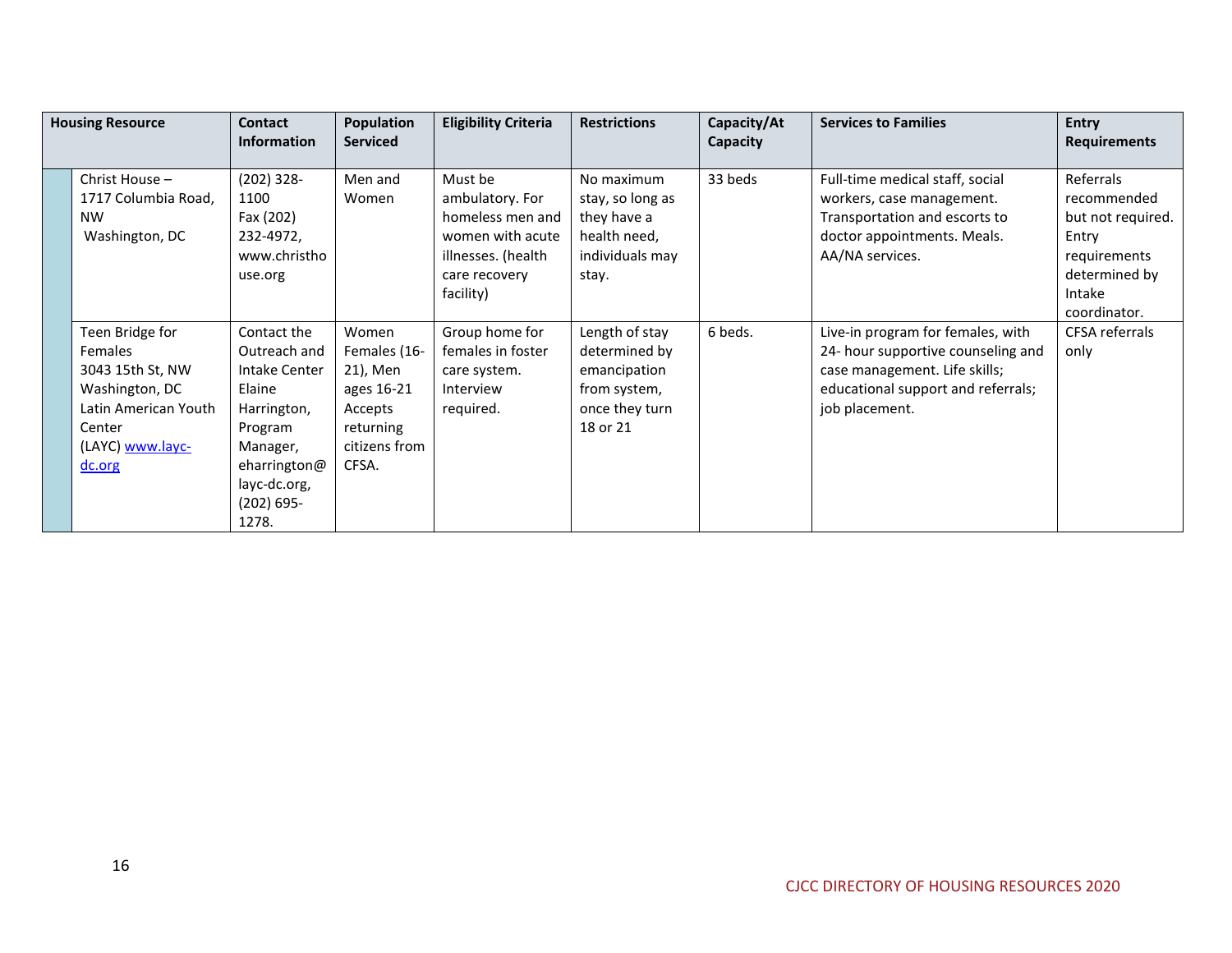|              | <b>Housing Resource</b>                                                                                                                      | <b>Contact</b><br>Information                                                                                                                                 | Population<br><b>Serviced</b>                                                                                | <b>Eligibility Criteria</b>                                                                                                                                                                                                                                                                                                                                                                                  | <b>Restrictions</b>                                                                           | Capacity/At<br>Capacity                    | <b>Services to Families</b>                                                                                                                                                                                                                                                                                                                                                                                                                         | <b>Entry</b><br><b>Requirements</b>                                                                                                                                                        |
|--------------|----------------------------------------------------------------------------------------------------------------------------------------------|---------------------------------------------------------------------------------------------------------------------------------------------------------------|--------------------------------------------------------------------------------------------------------------|--------------------------------------------------------------------------------------------------------------------------------------------------------------------------------------------------------------------------------------------------------------------------------------------------------------------------------------------------------------------------------------------------------------|-----------------------------------------------------------------------------------------------|--------------------------------------------|-----------------------------------------------------------------------------------------------------------------------------------------------------------------------------------------------------------------------------------------------------------------------------------------------------------------------------------------------------------------------------------------------------------------------------------------------------|--------------------------------------------------------------------------------------------------------------------------------------------------------------------------------------------|
|              |                                                                                                                                              |                                                                                                                                                               |                                                                                                              |                                                                                                                                                                                                                                                                                                                                                                                                              |                                                                                               |                                            |                                                                                                                                                                                                                                                                                                                                                                                                                                                     |                                                                                                                                                                                            |
| Transitional | <b>Extended Housing</b><br>3045 15th Street NW<br>Washington, DC<br>Latin American Youth<br>Center<br>(LAYC) www.layc-<br>dc.org             | Contact the<br>Outreach and<br><b>Intake Center</b><br>Elaine<br>Harrington,<br>Program<br>Manager,<br>eharrington@<br>layc-dc.org,<br>$(202) 695 -$<br>1278. | Runaway<br>and<br>homeless<br>youth<br>Male and<br>Female (18-<br>24)<br>Reentering<br>citizens<br>accepted. | Must be homeless<br>or runaway youth.<br>Must be drug and<br>alcohol free, or<br>participating in a<br>substance abuse<br>treatment<br>program. Must be<br>working part time.<br>Residents pay a<br>percentage of<br>their income<br>Employment not<br>required upon<br>entry, youth must<br>make commitment<br>to actively job<br>search or<br>complete school<br>(GED) but need<br>some sort of<br>income. | 6-month<br>maximum in<br>supervised<br>apartments                                             | 5 apartments<br>throughout<br>one building | Participants receive case<br>management, mental health<br>services, life skills, employment and<br>educational counseling, and access<br>to recreational and educational<br>activities.                                                                                                                                                                                                                                                             | Admission is<br>determined by<br>the staff after an<br>interview.<br>Understanding<br>that while<br>housing is<br>provided,<br>youth<br>responsible for<br>food and daily<br>living needs. |
|              | Teen Bridge Program<br>for<br>Males<br>3033 15th Street, NW<br>Washington, DC<br>Latin American Youth<br>Center<br>(LAYC)<br>www.layc-dc.org | Contact the<br>Outreach and<br><b>Intake Center</b><br>Elaine<br>Harrington,<br>Program<br>Manager,<br>eharrington@<br>layc-dc.org,<br>$(202) 695 -$<br>1278. | Males (16-<br>21)                                                                                            | Must be drug and<br>alcohol free, or<br>participating in a<br>substance abuse<br>treatment<br>program.                                                                                                                                                                                                                                                                                                       | Length of stay<br>determined by<br>emancipation<br>from system,<br>once they turn<br>18 or 21 | 6                                          | Provides a safe and stable home-<br>like environment while residents<br>learn basic life skills training and<br>fulfill educational and vocational<br>requirements. Residents are<br>expected to transition into an<br>independent living situation<br>equipped with skills to live on their<br>own. Residents work and/or attend<br>school; those with jobs are<br>expected<br>to save a percentage of their<br>income. Provides 24 hour staffing. | <b>CFSA referrals</b><br>only; admission<br>interview with<br>CFSA social<br>worker                                                                                                        |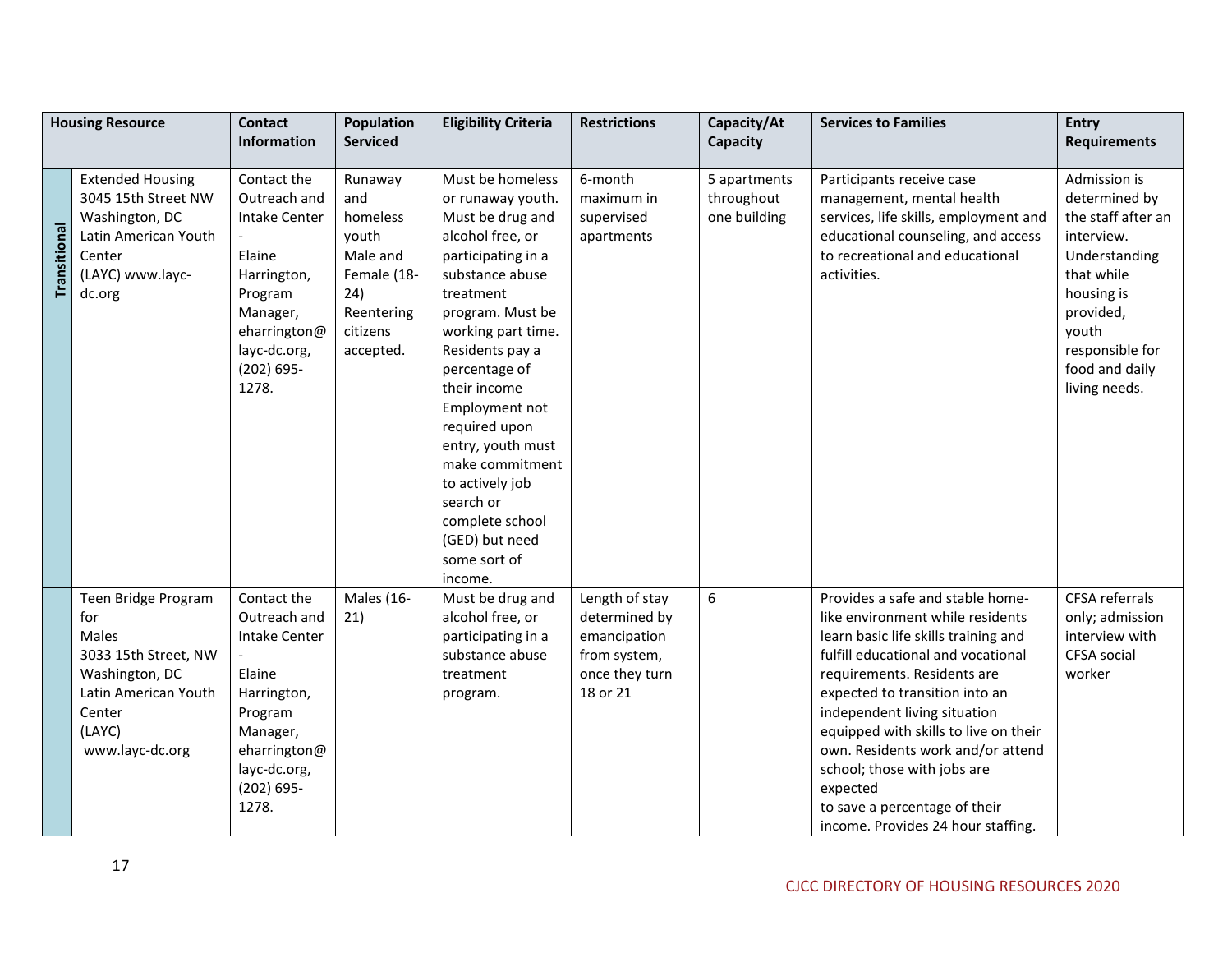|                         | <b>Housing Resource</b>                                                                                | <b>Contact</b><br><b>Information</b> | Population<br><b>Serviced</b>                                                                              | <b>Eligibility Criteria</b>                                                                                          | <b>Restrictions</b>                                                     | Capacity/At<br>Capacity                                                                       | <b>Services to Families</b>                                                                                                                                                                  | <b>Entry</b><br><b>Requirements</b>               |
|-------------------------|--------------------------------------------------------------------------------------------------------|--------------------------------------|------------------------------------------------------------------------------------------------------------|----------------------------------------------------------------------------------------------------------------------|-------------------------------------------------------------------------|-----------------------------------------------------------------------------------------------|----------------------------------------------------------------------------------------------------------------------------------------------------------------------------------------------|---------------------------------------------------|
|                         | Mary House (Main<br>office)<br>1005 Bunker Hill Rd<br><b>NE</b><br>Washington, DC<br>www.maryhouse.org | $(202) 780 -$<br>5137                | Homeless<br>and<br>struggling<br>families                                                                  | Children 3 years or<br>younger, no more<br>than 2 children per<br>woman<br>Targets<br>immigrant/<br>refugee families | Up to 2 years.<br>Can transfer to<br>long term<br>supportive<br>housing | Up to 50<br>families (at all<br>13 sites<br>throughout<br>Northeast DC<br>and Takoma,<br>MD). | Outreach services: at-risk pregnant<br>women, nutritional home visit<br>program, adult education classes,<br>after school tutoring program, all<br>other services for House<br>participants. | Cost is based on<br>family's needs<br>and income. |
| Housing<br>Transitional | McKenna House<br>(SRO)<br>1501 Park Road, NW<br>Washington, DC<br>www.catholiccharities<br>dc.org      | $(202)$ 332-<br>7333                 | <b>Men 18</b><br>years and<br>older;<br>formerly<br>homeless<br>with a<br>history of<br>substance<br>abuse | Must have income<br>and agree to<br>contribute to a<br>personal escrow<br>account                                    | No walk-ins.                                                            | Unknown                                                                                       | Case management, individual and<br>group counseling.                                                                                                                                         | Referrals<br>through<br>Catholic<br>Charities.    |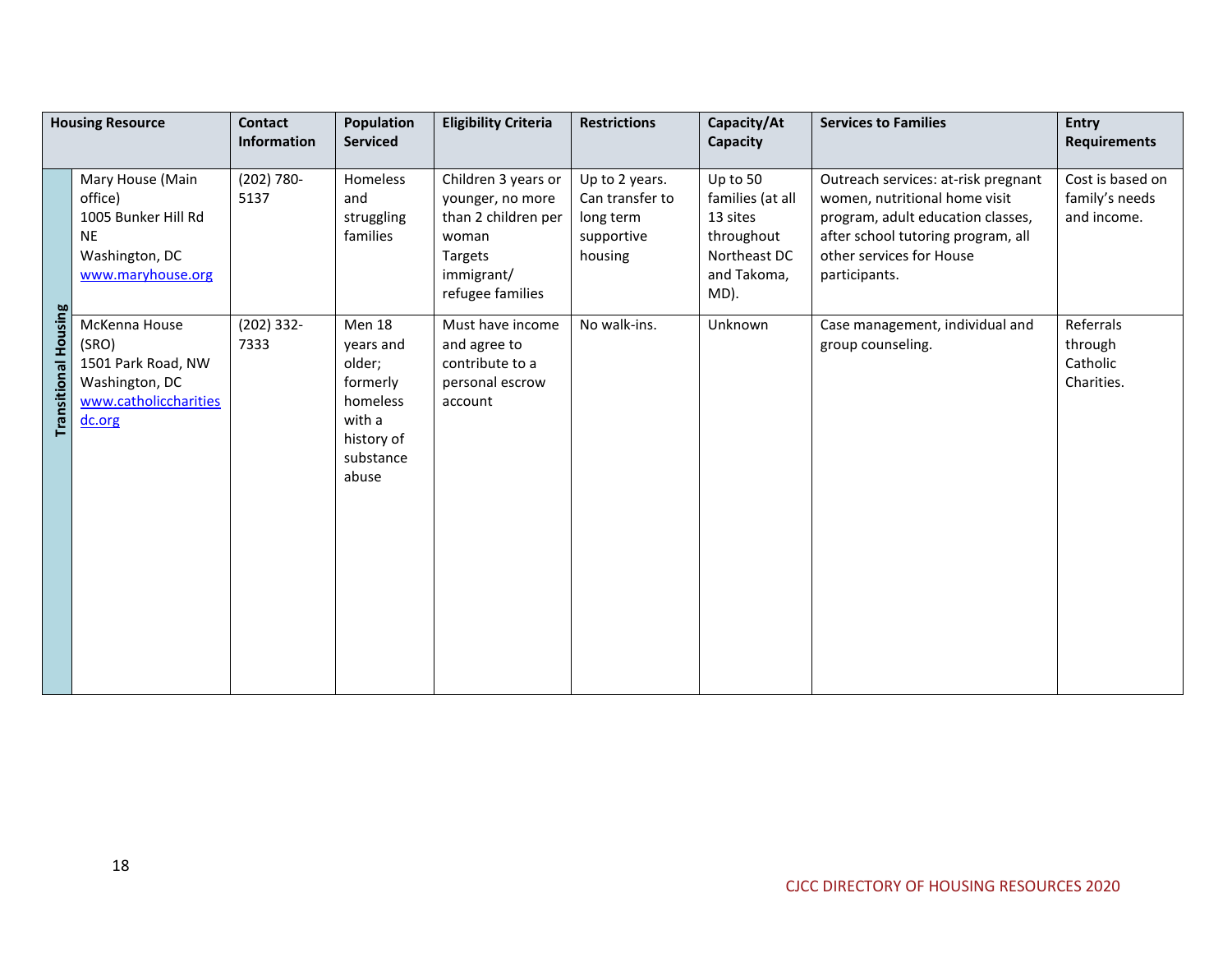|                             | <b>Housing Resource</b>                                 | <b>Contact</b><br><b>Information</b>                                                                                    | <b>Population</b><br><b>Serviced</b>                  | <b>Eligibility Criteria</b>                                                                                                                                                                                                                                                                                                  | <b>Restrictions</b> | Capacity/At<br>Capacity                                                                        | <b>Services to Families</b>                                                                                                                     | <b>Entry</b><br><b>Requirements</b>                        |
|-----------------------------|---------------------------------------------------------|-------------------------------------------------------------------------------------------------------------------------|-------------------------------------------------------|------------------------------------------------------------------------------------------------------------------------------------------------------------------------------------------------------------------------------------------------------------------------------------------------------------------------------|---------------------|------------------------------------------------------------------------------------------------|-------------------------------------------------------------------------------------------------------------------------------------------------|------------------------------------------------------------|
| <b>Transitional Housing</b> | Mt. Carmel House -<br>471 G Place, NW<br>Washington, DC | $(202) 289 -$<br>6315<br>Fax (202)<br>289-1710,<br><b>Barbara</b><br>Linyard x504<br>Senior<br>Program<br>Manager       | Women                                                 | 25 yrs + with no<br>dependents<br>Must have social<br>summary<br>(assessment<br>& progress report)<br>from referral<br>source,<br>drug/alcohol-free<br>at least 30 days<br>prior to admission,<br>enroll in aftercare<br>program/outpatie<br>nt program; if<br>have mental<br>illness, must be<br>compliance in<br>treatment | Not disclosed       | 21 units                                                                                       | Women's transitional back-to-work<br>housing program; (). Case<br>management; life skills; job<br>preparation; psychiatric services by<br>appt. | Photo ID and<br>recent medical<br>examination<br>required. |
|                             | N Street Village<br>1333 N Street, NW<br>Washington, DC | (202) 939-2076,<br>Kristyn Carrillo,<br>Residential<br>Program<br>Manager<br>Toni<br>Greenwood,<br>Program<br>Assistant | Women<br>with<br>addictions<br>or mental<br>illnesses | Therapeutic<br>community<br>residence for<br>women with co-<br>occurring<br>addiction and<br>mental illness.                                                                                                                                                                                                                 | 6-12 months         | 21 women for<br>trans.<br>21 women for<br>group homes.<br>21 women for<br>recovery<br>housing. | Individual, group counseling.                                                                                                                   | Must be on DMH<br>rolls and have<br>CSA provider.          |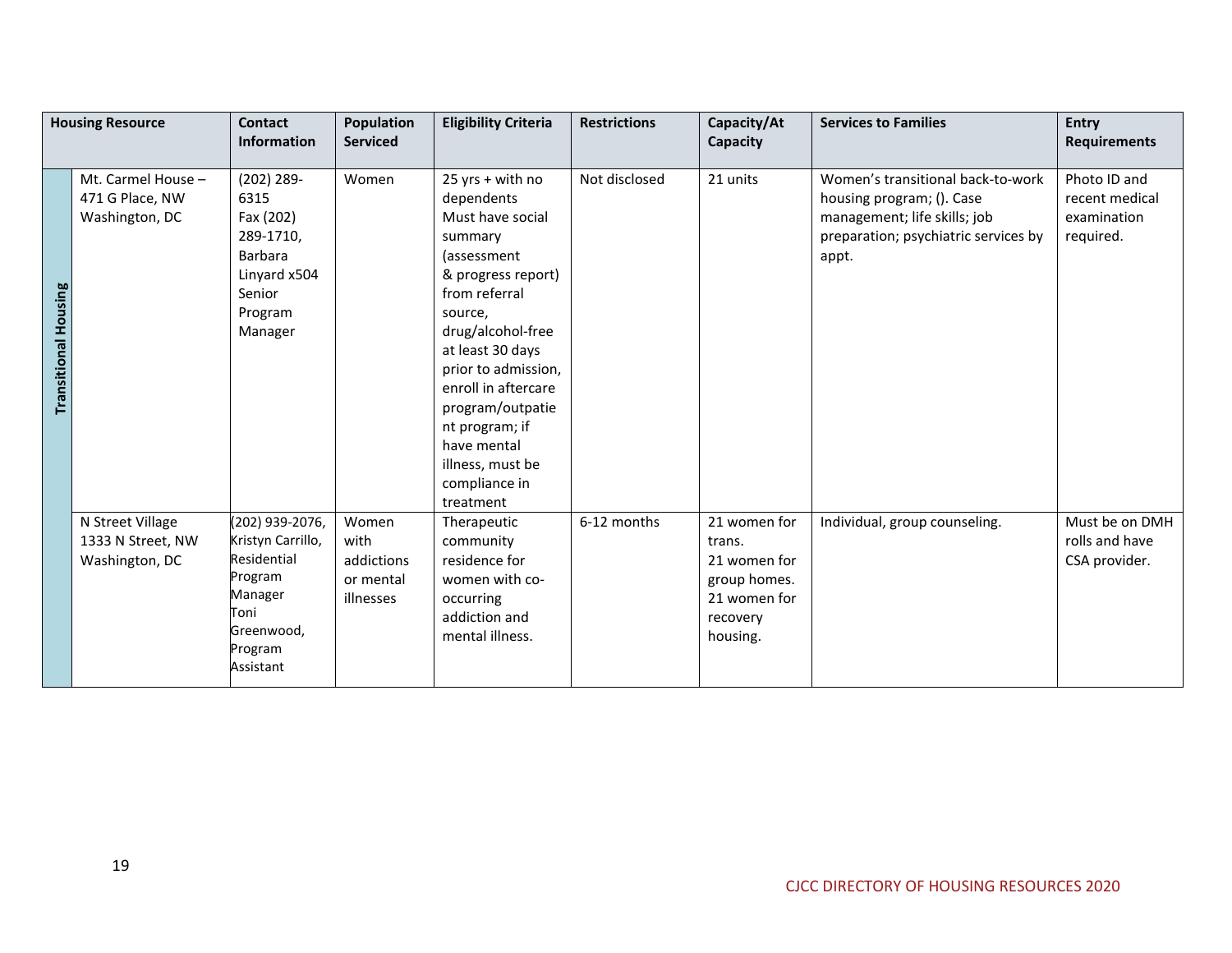|              | <b>Housing Resource</b>                                                     | <b>Contact</b><br><b>Information</b>                                                                | <b>Population</b><br><b>Serviced</b>                                                                    | <b>Eligibility Criteria</b>                                                                                                                                                                                      | <b>Restrictions</b>                                           | Capacity/At<br>Capacity                                                  | <b>Services to Families</b>                                                                                                                                                            | <b>Entry</b><br><b>Requirements</b>                                                     |
|--------------|-----------------------------------------------------------------------------|-----------------------------------------------------------------------------------------------------|---------------------------------------------------------------------------------------------------------|------------------------------------------------------------------------------------------------------------------------------------------------------------------------------------------------------------------|---------------------------------------------------------------|--------------------------------------------------------------------------|----------------------------------------------------------------------------------------------------------------------------------------------------------------------------------------|-----------------------------------------------------------------------------------------|
|              | New Endeavors for<br>Women<br>611 N Street, NW<br>Washington, DC            | $(202) 682 -$<br>5825, Fax<br>$(202)$ 371-<br>5653, Wanda<br>Robinson                               | Women                                                                                                   | Must be drug-free<br>30 days; interested,<br>willing, capable of<br>living<br>independently, set<br>and work toward<br>goals; must save<br>75% of income,                                                        | 2 years                                                       | 24 transitional<br>housing<br>spaces, 6<br>senior housing                | Teaches independent skills through<br>housing, employment, living skills<br>and educational programs, case<br>management and substance abuse<br>counseling.                            | Referrals<br>through agency<br>or person having<br>strong<br>knowledge of<br>candidate. |
|              |                                                                             |                                                                                                     |                                                                                                         | which is returned<br>upon program<br>completion.                                                                                                                                                                 |                                                               |                                                                          |                                                                                                                                                                                        |                                                                                         |
| Transitional | <b>New Generations</b><br>611 N Street, NW<br>Washington, DC                | $(202) 682 -$<br>5825, Fax<br>$(202)$ 371-<br>5653, Wanda<br>Robinson                               | Women<br>with<br>children                                                                               | Must be drug-free<br>30 days;<br>interested, willing,<br>capable of living<br>independently, set<br>and work toward<br>goals;<br>must save 75% of<br>income, which is<br>returned upon<br>program<br>completion. | 2 years                                                       | 73 permanent<br>housing units<br>24 Transitional<br><b>Housing Units</b> | Teaches independent skills through<br>housing, employment, living skills<br>and educational programs, case<br>management and substance abuse<br>counseling.                            | Referrals<br>through agency<br>or person having<br>strong<br>knowledge of<br>candidate. |
|              | New Beginning<br>(Families Forward)<br>1448 Park Road, NW<br>Washington, DC | $(202)$ 332-<br>1505, Fax<br>$(202)$ 332-<br>5787, Joi<br>Buford,<br>Shelter<br>Programs<br>Manager | Homeless<br>Families,<br>children 18<br>and under.<br>Returning<br>citizen with<br>family<br>permitted. | DC Resident must<br>show type of<br>homelessness.<br>No other<br>requirements.                                                                                                                                   | <b>Duration varies</b><br>based upon<br>degree of<br>homeless | 45 families                                                              | Case management. No meals.<br>Employment referrals, substance<br>abuse services, partner with other<br>programs to offer educational<br>assistance, assistance for finding<br>housing. | Referrals<br>through Virginia<br>Williams<br><b>Resource Center</b><br>(202)-526-0017   |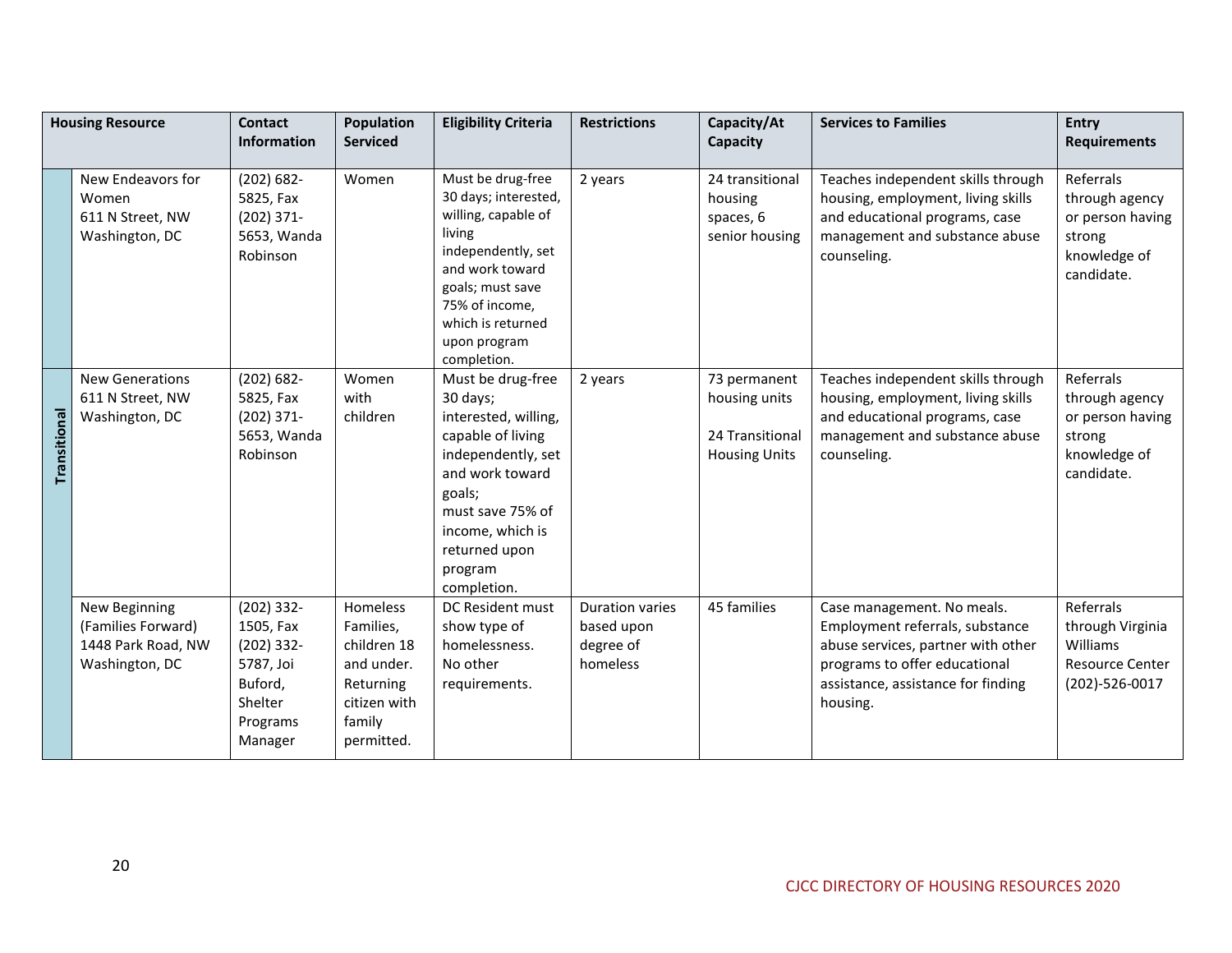|                             | <b>Housing Resource</b>                                                 | <b>Contact</b><br><b>Information</b>                                                                         | <b>Population</b><br><b>Serviced</b> | <b>Eligibility Criteria</b>                                                                                                                                                   | <b>Restrictions</b> | Capacity/At<br>Capacity                                                     | <b>Services to Families</b>                                                                              | <b>Entry</b><br><b>Requirements</b>                                                                                                |
|-----------------------------|-------------------------------------------------------------------------|--------------------------------------------------------------------------------------------------------------|--------------------------------------|-------------------------------------------------------------------------------------------------------------------------------------------------------------------------------|---------------------|-----------------------------------------------------------------------------|----------------------------------------------------------------------------------------------------------|------------------------------------------------------------------------------------------------------------------------------------|
|                             |                                                                         |                                                                                                              |                                      |                                                                                                                                                                               |                     |                                                                             |                                                                                                          |                                                                                                                                    |
|                             | New Pathways (House<br>of Ruth)<br>700 6th Street, NE<br>Washington, DC | $(202) 722 -$<br>6305 ext<br>206, Fax<br>$(202)$ 722-<br>6307, Victoria<br>Taylor, Senior<br>Case<br>Manager | Single<br>women only                 | For dually<br>diagnosed women                                                                                                                                                 | No restriction      | 10 women                                                                    | Case management and referral<br>services.                                                                | Accepts referrals<br>from social<br>service<br>providers, or the<br>Virginia Williams<br>Center (202)-<br>526-0017 no<br>walk-ins. |
|                             | Partner Arms II<br>4506 Georgia Avenue,<br><b>NW</b><br>Washington, DC  | 202-722-6305<br>ext. 206, Fax<br>(202) 722-<br>6307, Victoria<br>Taylor, Senior<br>Case Manager              | Families                             | Drug-free at least<br>6 months                                                                                                                                                | 2 years             | 12 units of<br>supportive<br>housing to<br>formerly<br>homeless<br>families | Job placement assistance, skills<br>training, child advocacy counseling<br>& substance abuse counseling. | Accepts referrals<br>from social<br>service providers,<br>or the Virginia<br>Williams Center<br>202-526-0017 no<br>walk-ins.       |
| <b>Transitional Housing</b> | Partner Arms III<br>342 37th Street, SE<br>Washington, DC               | $(202) 291 -$<br>5535 ex 305                                                                                 | Homeless<br>families                 | Head of household<br>must agree to<br>cooperate with<br>case management<br>services. No rent,<br>must maintain an<br>escrow account<br>during tenancy<br>Mothers must<br>have | 2 years             | 13 families                                                                 | Contract mental health, substance<br>abuse, educational counseling and<br>therapy.                       | Referrals from<br>Virginia Williams<br>Resource Center.<br>Eligibility<br>determined from<br>them.                                 |
|                             | <b>Reunified Families</b><br>2425 Naylor Road, SE<br>Washington, DC     | $(202) 667 -$<br>7001,<br>Natasha<br>Brown,<br>Program<br>Coordinator                                        | Women &<br>their<br>children         | completed 28-day<br>or longer<br>substance abuse<br>program or<br>documented 30<br>days clean<br>Mandatory saving<br>program after<br>employed                                | 2 years             | 13 families                                                                 | Housing; individual and group<br>counseling; parenting classes; and<br>job training                      | \$20 monthly<br>service fee                                                                                                        |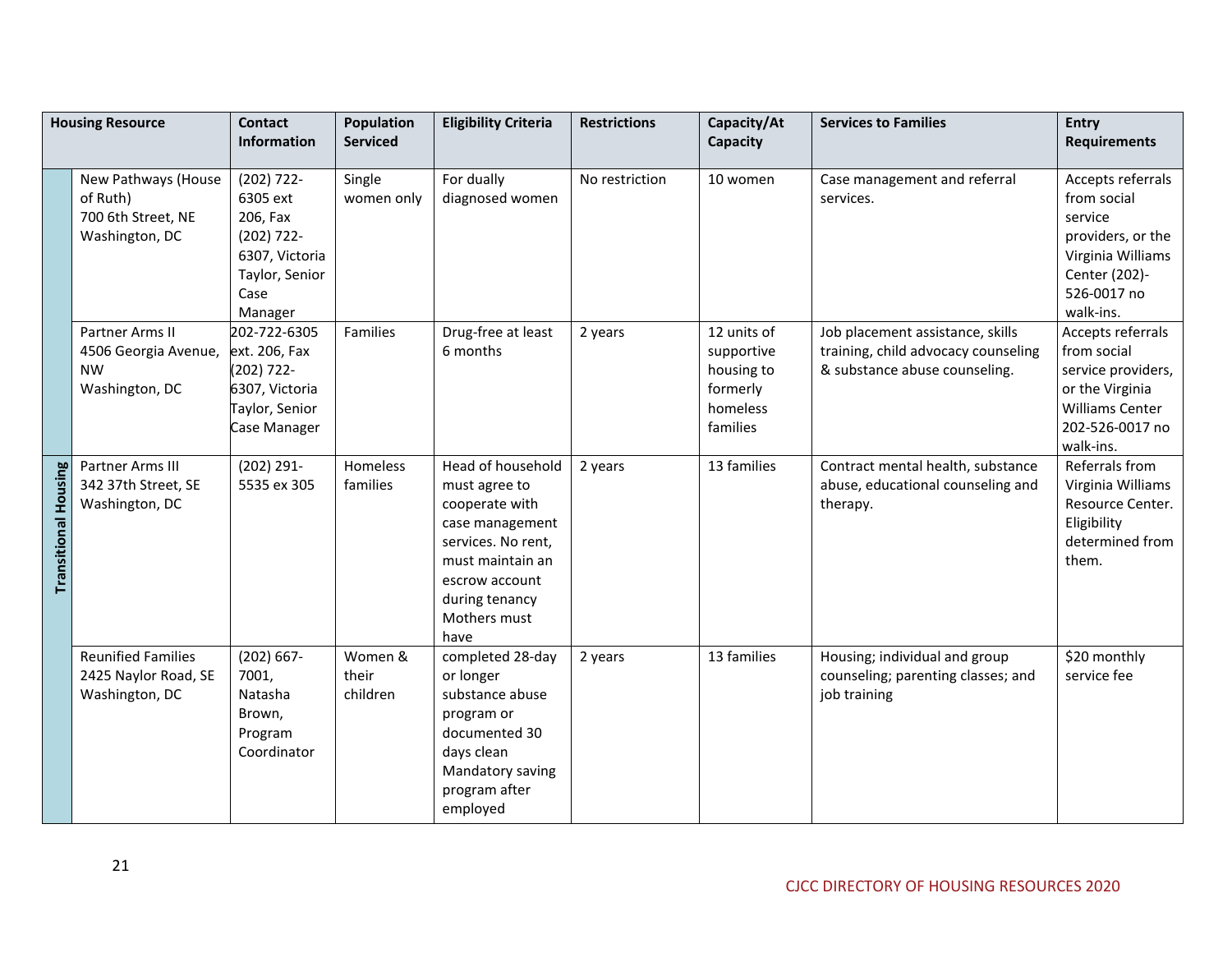|              | <b>Housing Resource</b>                                                                                           | <b>Contact</b><br><b>Information</b>                                                                    | <b>Population</b><br><b>Serviced</b>                                            | <b>Eligibility Criteria</b>                                                                                                                   | <b>Restrictions</b>                                       | Capacity/At<br>Capacity                                              | <b>Services to Families</b>                                                                                                                                                                                                                                                                                              | <b>Entry</b><br><b>Requirements</b>                                                                                           |
|--------------|-------------------------------------------------------------------------------------------------------------------|---------------------------------------------------------------------------------------------------------|---------------------------------------------------------------------------------|-----------------------------------------------------------------------------------------------------------------------------------------------|-----------------------------------------------------------|----------------------------------------------------------------------|--------------------------------------------------------------------------------------------------------------------------------------------------------------------------------------------------------------------------------------------------------------------------------------------------------------------------|-------------------------------------------------------------------------------------------------------------------------------|
|              | Unity Inn (House of<br>$Ruth$ ) –<br>459 Mass Ave, NW<br>Washington, DC                                           | $(202) 667 -$<br>$7001 -$ Bonita<br>Ward,<br>Program<br>Coordinator                                     | Women                                                                           | Mandatory savings<br>program after<br>employee                                                                                                | Not disclosed                                             | Not disclosed                                                        | Case managers and referral services                                                                                                                                                                                                                                                                                      | Referrals from<br>other<br>House of Ruth<br>programs<br>\$20 monthly<br>service fee                                           |
|              | Pathways to Housing<br>101 Q Street, NE Suite<br>G<br>Washington, DC<br>www.pathwaystohou<br>sing.org             | 202) 529-<br>2972, (202)<br>529-2976, Fax<br>(202)<br>529-2976,<br>Josh Greene,<br>Clinical<br>Director | Homeless<br>living with<br>major<br>mental<br>illness or<br>substance<br>abuse. | Applicants must<br>be able to<br>demonstrate<br>homelessness,<br>mental illness and<br>income. ACT level<br>of services.                      | No restriction                                            | 300                                                                  | "Housing First" model arranges<br>independent housing then assists<br>with case management and<br>referrals to promote community<br>integration. ACT crisis assessment:<br>intervention; medication<br>prescription; case<br>management and supportive<br>therapy, psychosocial rehabilitation<br>and skill development. | Walk-ins and<br>referrals from all<br>sources<br>considered.                                                                  |
| Transitional | RAP, Inc.<br>1949 4th Street, NE<br>Washington, DC                                                                | $(202)$ 529-<br>1946, Fax<br>$(202)$ 462-<br>7507,<br>Michael<br>Picerking,<br>Chief of Staff           | Adult Men<br>and Women                                                          | Must have<br>HIV/AIDS and<br>substance abuse<br>issues.<br>Must pay 30% of<br>their monthly<br>income, no<br>income is okay.                  | 6 month<br>maximum                                        | 40<br>Currently have<br>availability for<br>5 males and 2<br>females | Wrap around services. Intensive<br>case management; medical care;<br>individual counseling, group<br>seminars.                                                                                                                                                                                                           | Proof of status,<br>PPD, proof of<br>addiction and ID.                                                                        |
|              | Samaritan Inns<br>2523 14th St, NW<br>Washington, DC<br>(for a list of Samaritan<br>Inns programs see<br>Annex A) | $(202) 667 -$<br>8831, Fax<br>$(202) 667 -$<br>8026<br>Jesse<br>Washington,<br>Program<br>Coordinator   | Men and<br>Women who<br>are<br>recovering<br>substance<br>abusers.              | Residents must<br>document 6<br>months drug free<br>or transition<br>through a<br>recognized<br>substance abuse<br>program.<br>Residents must | 4-6 month after<br>28 day detox<br>program<br>completion. | 6-7 individuals                                                      | Six-month structural program<br>where they receive drug education<br>and counseling; attend AA/NA<br>meetings daily; learn job retention<br>and life skills. Residents graduate to<br>independent living programs<br>(SRO's) where they continue to<br>receive case management support.                                  | Walk-in<br>admissions and<br>referrals<br>At present time<br>they are only<br>taking referrals<br>from their own<br>programs. |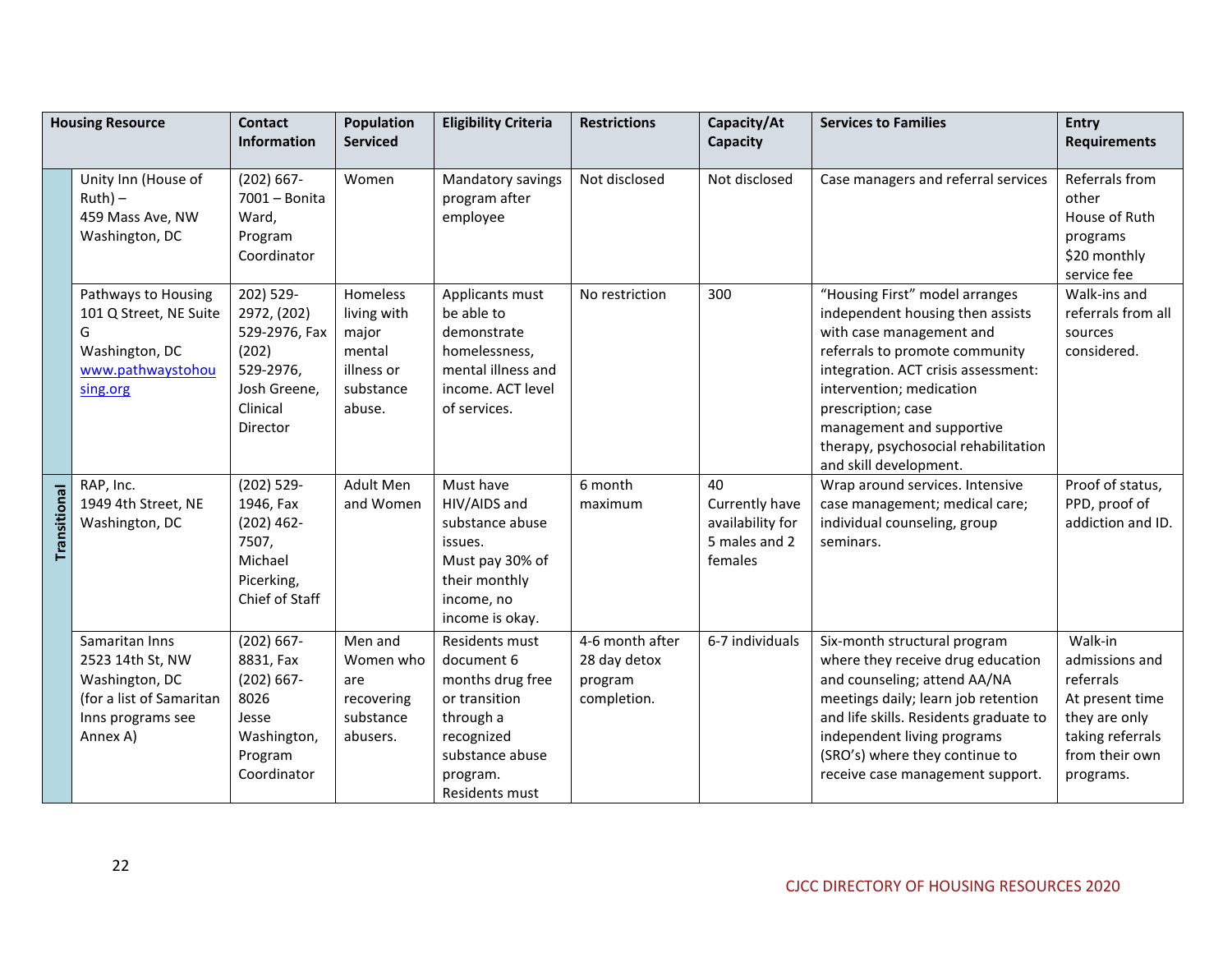|                             | <b>Housing Resource</b>                                                    | <b>Contact</b><br><b>Information</b>     | Population<br><b>Serviced</b>                                      | <b>Eligibility Criteria</b>                         | <b>Restrictions</b>                                                 | Capacity/At<br>Capacity | <b>Services to Families</b>                                                                                                                                                                                                      | <b>Entry</b><br><b>Requirements</b>                                                                                                             |
|-----------------------------|----------------------------------------------------------------------------|------------------------------------------|--------------------------------------------------------------------|-----------------------------------------------------|---------------------------------------------------------------------|-------------------------|----------------------------------------------------------------------------------------------------------------------------------------------------------------------------------------------------------------------------------|-------------------------------------------------------------------------------------------------------------------------------------------------|
|                             |                                                                            |                                          |                                                                    | work or received<br>regular income.                 |                                                                     |                         |                                                                                                                                                                                                                                  |                                                                                                                                                 |
| <b>Transitional Housing</b> | Zagami House<br>(S.O.M.E.)<br>1701 19th Street, SE<br>Washington, DC       | 202-797-<br>8806,<br>202.610.7311<br>fax | Homeless<br>Families<br>with<br>Children<br>(younger<br>than $17)$ | Eligible for DCHA.<br>Orientation<br>required.      | Long-term<br>programs.<br>Approximately 5<br>to 7 year<br>programs. | 65 units total.         | After school enrichment programs,<br>family case management services,<br>job training, employment<br>assistance, financial guidance.                                                                                             | <b>Hotline Number</b><br>: 202-797-8806<br>If asked for<br>contact<br>information,<br>waitlist is open.<br>If not asked,<br>waitlist is closed. |
|                             | <b>Barnaby House</b><br>(S.O.M.E.)<br>740 Barnaby St, SE<br>Washington, DC | 202-797-<br>8806,<br>202.373.0413<br>fax | Families,<br>Persons in<br>recovery,<br>Women<br>with<br>children  | Poor and<br>homeless<br>individuals and<br>families | Long term<br>affordable<br>housing                                  | 10 families             | Provides several units of safe, long-<br>term affordable housing for<br>vulnerable District families.<br>Additionally, families are offered<br>services in case management,<br>credit counseling, life skills and<br>child care. | Contact for more<br>information                                                                                                                 |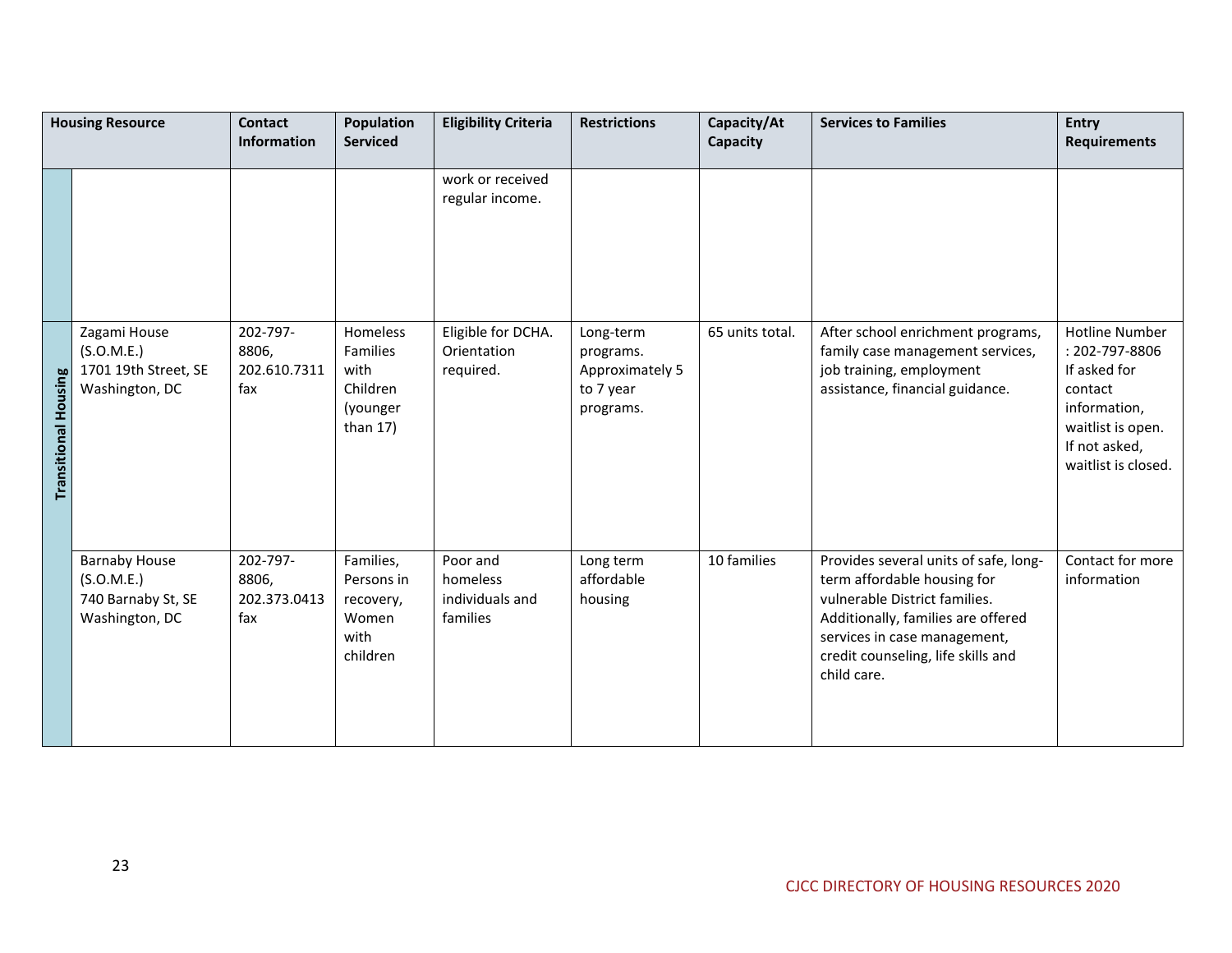|                             | <b>Housing Resource</b>                                                                                                                            | <b>Contact</b><br><b>Information</b>                             | <b>Population</b><br><b>Serviced</b>                              | <b>Eligibility Criteria</b>                                                                                                                                                                     | <b>Restrictions</b>                | Capacity/At<br>Capacity                           | <b>Services to Families</b>                                                                                                                                                                                                      | <b>Entry</b><br><b>Requirements</b>                                                                                                                                                                                                                            |
|-----------------------------|----------------------------------------------------------------------------------------------------------------------------------------------------|------------------------------------------------------------------|-------------------------------------------------------------------|-------------------------------------------------------------------------------------------------------------------------------------------------------------------------------------------------|------------------------------------|---------------------------------------------------|----------------------------------------------------------------------------------------------------------------------------------------------------------------------------------------------------------------------------------|----------------------------------------------------------------------------------------------------------------------------------------------------------------------------------------------------------------------------------------------------------------|
|                             | Chesapeake Street<br>(S.O.M.E.)<br>740 Barnaby Street,<br>SE Washington, DC                                                                        | 202-797-8806                                                     | Families,<br>Persons in<br>recovery,<br>Women<br>with<br>children | Poor and<br>homeless<br>individuals and<br>families                                                                                                                                             | Long term<br>affordable<br>housing | 22 families, 60<br>Children                       | Provides several units of safe, long-<br>term affordable housing for<br>vulnerable District families.<br>Additionally, families are offered<br>services in case management,<br>credit counseling, life skills and<br>child care. | Contact for more<br>information                                                                                                                                                                                                                                |
| <b>Transitional Housing</b> | Virginia Williams<br>Family<br><b>Resource Center</b><br>920 Rhode Island Ave<br>NE,<br>Washington, DC<br>http://www.dccfh.org<br>/Virginiaacc.php | $(202) 526 -$<br>0017<br>Fax (202)<br>526-3872                   | DC homeless<br>individuals<br>and families                        | Contact for more<br>information,<br>various programs<br>are available with<br>various eligibility<br>requirements.                                                                              | Contact for more<br>information    | Not disclosed                                     | Central intake office for all families<br>requesting emergency housing and<br>assistance in the District of<br>Columbia.                                                                                                         | Photo ID, SS<br>card, birth<br>certificate (for<br>each family<br>member),<br>statement of<br>income<br>(SSI, TANF<br>eligibility, W-2<br>form and pay<br>stub), writ of<br>eviction or<br>statement of<br>homelessness if<br>living with family<br>or friend. |
|                             | Wanda Alston House<br>804 46th Street, NE<br>Washington, DC                                                                                        | $(202)$ 465-<br>8794, June<br>Crenshaw,<br>Executive<br>Director | LGBT (16 -24<br>yrs)                                              | Must be involved<br>in structured<br>activity (school,<br>employment,<br>vocational<br>training) and agree<br>to abide by<br>program rules and<br>pay a percentage<br>of income toward<br>rent. | 18-months                          | 8 rooms. One<br>room with<br>double<br>occupancy. | Do offer various programs<br>depending on site.                                                                                                                                                                                  | Applicants must<br>be interviewed<br>by Transgender<br>Health<br>Empowerment.<br>Call 202-465-<br>8794. Take walk-<br>ins and referrals                                                                                                                        |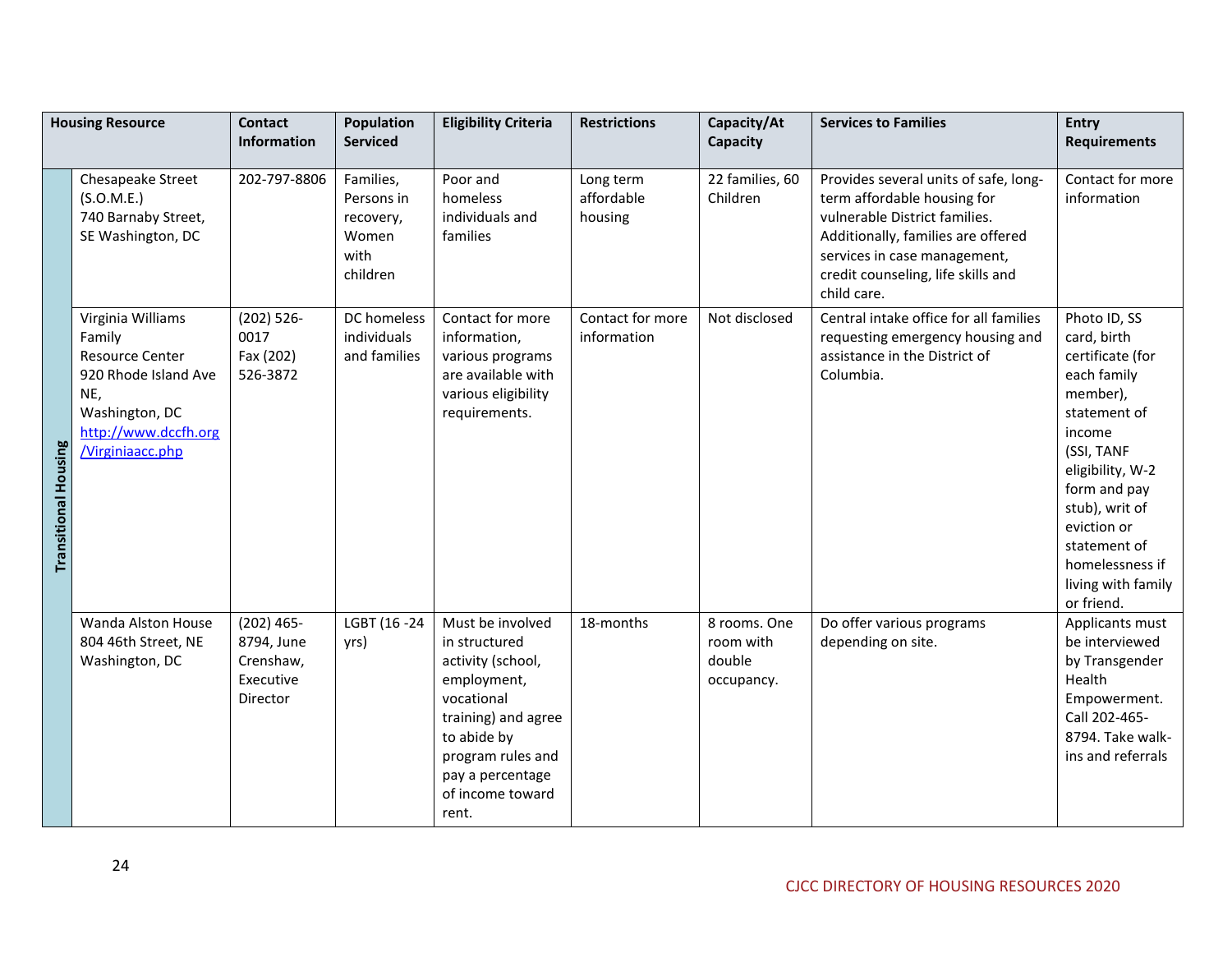|                             | <b>Housing Resource</b>                                                       | <b>Contact</b><br><b>Information</b>                                                                                                                                                   | <b>Population</b><br><b>Serviced</b>       | <b>Eligibility Criteria</b>                                                                                                                                                                                                                                                                                                                     | <b>Restrictions</b>        | Capacity/At<br>Capacity                                                            | <b>Services to Families</b>                                                                                                                                                                                                              | <b>Entry</b><br><b>Requirements</b>                                                                      |
|-----------------------------|-------------------------------------------------------------------------------|----------------------------------------------------------------------------------------------------------------------------------------------------------------------------------------|--------------------------------------------|-------------------------------------------------------------------------------------------------------------------------------------------------------------------------------------------------------------------------------------------------------------------------------------------------------------------------------------------------|----------------------------|------------------------------------------------------------------------------------|------------------------------------------------------------------------------------------------------------------------------------------------------------------------------------------------------------------------------------------|----------------------------------------------------------------------------------------------------------|
| <b>Transitional Housing</b> | Willis Green Manor<br>4425 Nanny Helen<br>Burroughs Ave, NE<br>Washington, DC | $(202)$ 397-<br>7886, Fax<br>$(202)$ 397-<br>8980<br>Doreen<br>Wilkinson,<br>Contact<br>Person                                                                                         | Men and<br>Women                           | Must have an<br>income and be<br>clean for 3<br>months.<br>Basic (non-<br>Housing<br>Choice Voucher)<br>rent is<br>\$285. Per month<br>Units subsidized<br>by the<br><b>DCHA</b>                                                                                                                                                                | No restriction             | 60 rooms                                                                           | Shared kitchen and bath on 4<br>floors. Program offers case<br>management; employment<br>assistance; and recovery support.                                                                                                               | Photo ID, birth<br>certificate, social<br>security card<br>needed.                                       |
| Single Room Occupancy (SRO) | Anna Cooper House<br>(S.O.M.E.)<br>1338 R Street, NW<br>Washington, DC        | $(202)$ 328-<br>6644, Fax<br>$(202) 667 -$<br>5475, Treina<br>Williams,<br>Program<br>Supervisor<br>Telephone<br>202-797-<br>8806 ext.<br>1137, Alyssa<br>Fields for pre-<br>screening | Formerly<br>homeless<br>Co-ed<br>18 and up | Single, low-income<br>Section 8, SSI,<br>SSID; handicapped<br>(ambulatory).<br>Must be able to<br>live<br>independently.<br>After pre-<br>screening,<br>individual will be<br>contacted for face<br>to face interview<br>w/in about a<br>week.<br>Long-term drug<br>users must be 6<br>months clean and<br>in treatment, need<br>documentation. | No restriction on<br>stay. | 50 residents/<br>at capacity<br>(Men on first 3<br>floors, women<br>on top floor). | Assist with finding resources for<br>education, child custody, meet with<br>service coordinator to discuss goals<br>and guide individual in finding<br>services.<br>Must pay 30% of income as rent<br>and participate in house meetings. | Proof of income<br>(Unemployment<br>does not count)<br>Must register<br>with DC<br>housing<br>authority. |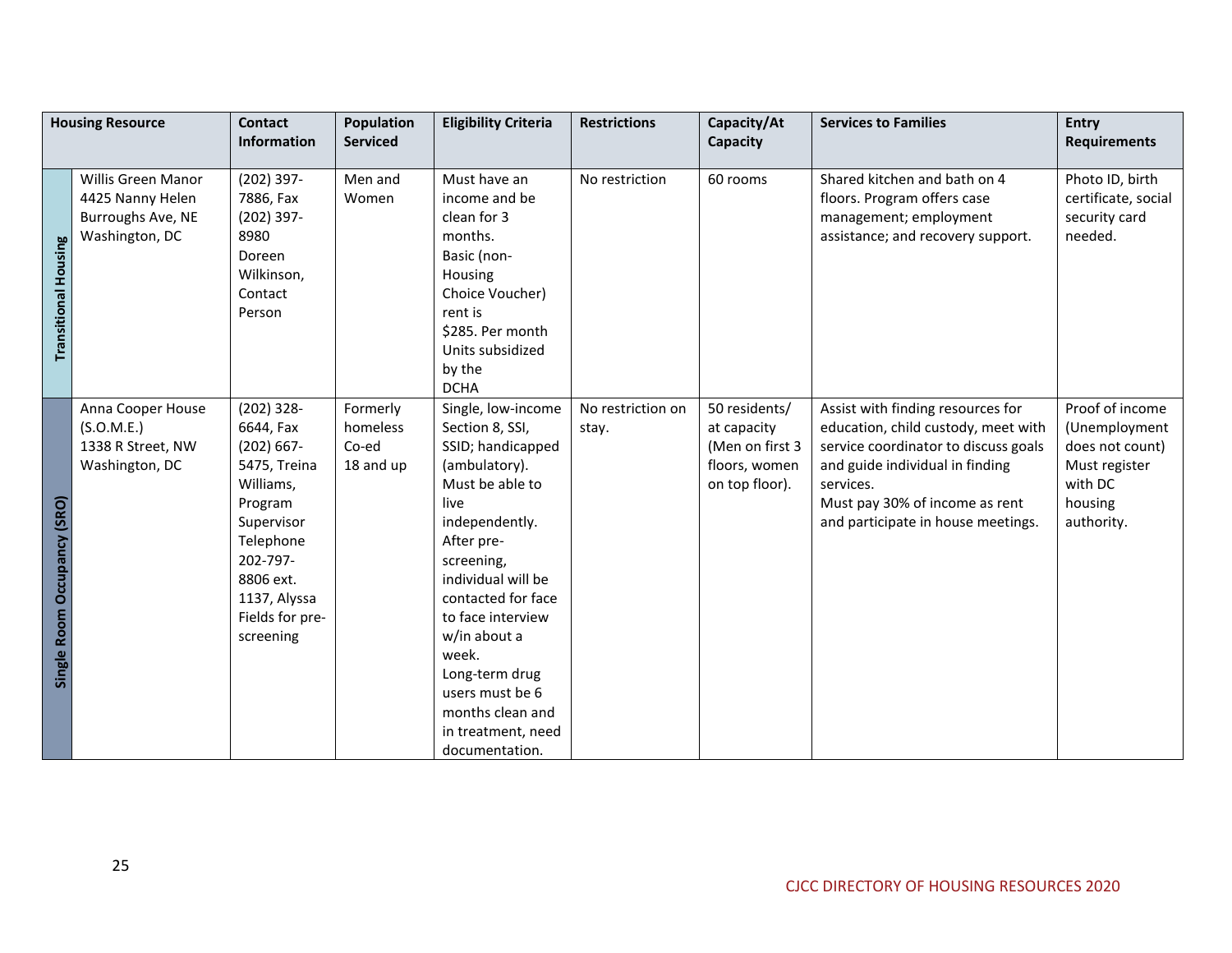| <b>Housing Resource</b> |                                                                       | <b>Contact</b><br><b>Information</b>                                                    | <b>Population</b><br><b>Serviced</b>                                                                               | <b>Eligibility Criteria</b>                                                                                                                    | <b>Restrictions</b> | Capacity/At<br>Capacity | <b>Services to Families</b>                                                                                                                                    | <b>Entry</b><br><b>Requirements</b>                                                                                                                                                                                                                               |
|-------------------------|-----------------------------------------------------------------------|-----------------------------------------------------------------------------------------|--------------------------------------------------------------------------------------------------------------------|------------------------------------------------------------------------------------------------------------------------------------------------|---------------------|-------------------------|----------------------------------------------------------------------------------------------------------------------------------------------------------------|-------------------------------------------------------------------------------------------------------------------------------------------------------------------------------------------------------------------------------------------------------------------|
|                         | Freedom House<br>(S.O.M.E.)<br>2125 18th Street, SE<br>Washington, DC | (202) 797-<br>8806                                                                      | Men and<br>Women,<br>unattached.                                                                                   | Must have income<br>SSI, IDA, Housing<br>Choice Voucher<br>eligible.                                                                           | Not disclosed       | Not disclosed           | Single rooms, common social areas<br>and shared baths for unattached<br>men and women. Must pay 30% of<br>income as rent and participate in<br>house meetings. | Proof of Income                                                                                                                                                                                                                                                   |
|                         | Shalom House<br>(S.O.M.E.)<br>1876 4th Street, NE<br>Washington, DC   | (202) 832-<br>3451<br>202-292-4440<br>So Others<br>Might Eat<br>Phone: 202-<br>797-8806 | Men,<br>Persons in<br>recovery,<br>Persons with<br>physical<br>disability,<br><b>Seniors</b><br>$(55+)$ ,<br>Women | Men, Women and<br>Seniors $(55+)$ ;<br>persons<br>in recovery and<br>persons with<br>disability.<br>There is currently<br>a waitlist for units | Not disclosed       | Not disclosed           | Long-term, temporary housing that<br>provides single rooms on a sliding<br>scale to person who are<br>transitioning from homelessness.                         | Applicants must<br>be eligible to<br>receive DC and<br><b>Federal Public</b><br>Housing. All<br>applicants must<br>have income SSI<br>(Social Security<br>Insurance), IDA<br>(Interim<br>Disability<br>Assistance),<br><b>Housing Choice</b><br>Voucher eligible. |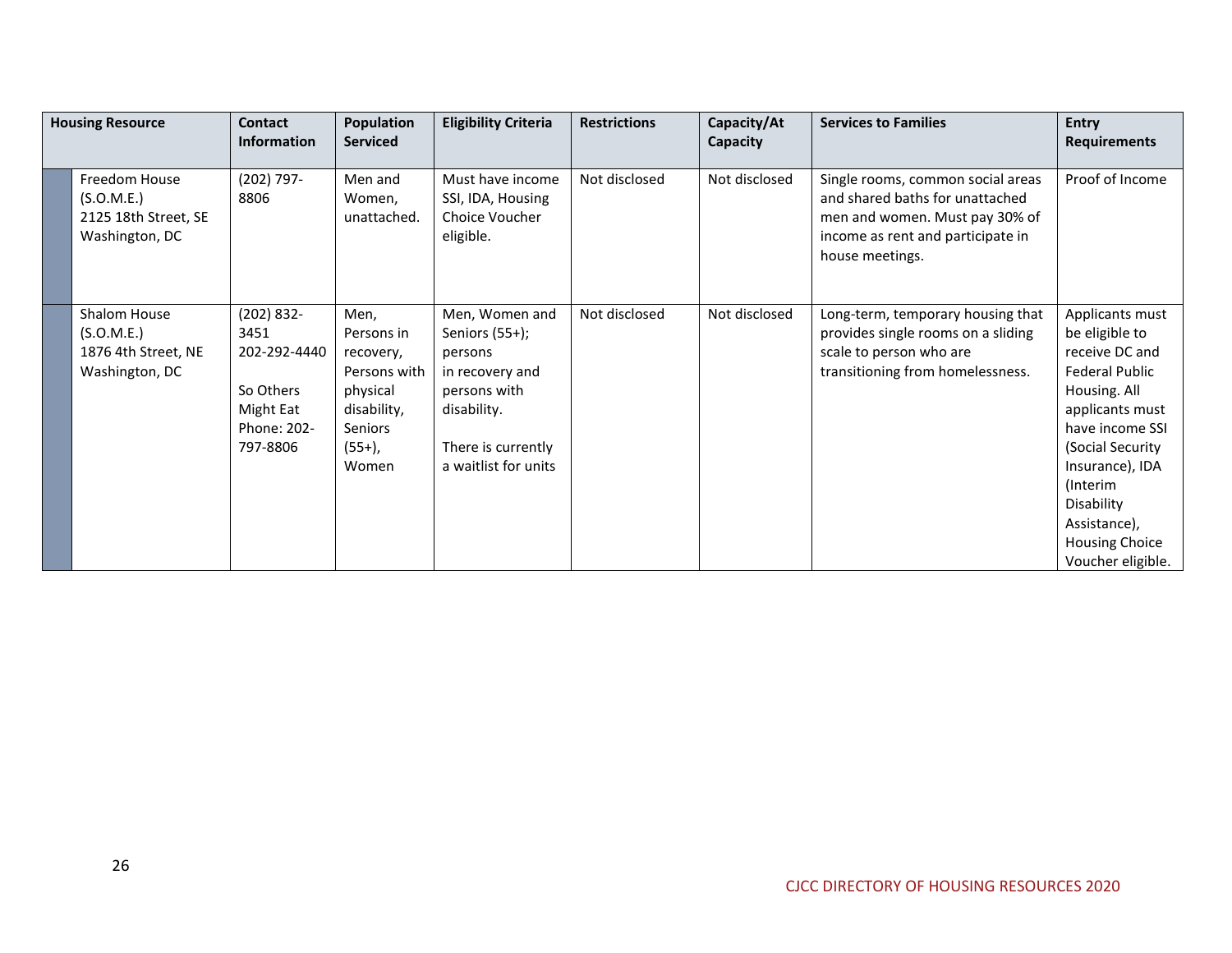| <b>Housing Resource</b> |                                                                                     | Contact                                                                                 | <b>Population</b>                                                                                                 | <b>Eligibility Criteria</b>                                                                                                                                                                                                                                                                                                                                                          | <b>Restrictions</b>      | Capacity/At | <b>Services to Families</b>                                                                                                               | <b>Entry</b>                                                                                                                                                                      |
|-------------------------|-------------------------------------------------------------------------------------|-----------------------------------------------------------------------------------------|-------------------------------------------------------------------------------------------------------------------|--------------------------------------------------------------------------------------------------------------------------------------------------------------------------------------------------------------------------------------------------------------------------------------------------------------------------------------------------------------------------------------|--------------------------|-------------|-------------------------------------------------------------------------------------------------------------------------------------------|-----------------------------------------------------------------------------------------------------------------------------------------------------------------------------------|
|                         |                                                                                     | <b>Information</b>                                                                      | <b>Serviced</b>                                                                                                   |                                                                                                                                                                                                                                                                                                                                                                                      |                          | Capacity    |                                                                                                                                           | <b>Requirements</b>                                                                                                                                                               |
|                         | Jeremiah House<br>(S.O.M.E.)<br>2 18th Street, SE<br>Washington, DC<br>www.some.org | 202.292.4401<br>or<br>202-543-4901<br>So Others<br>Might Eat<br>Phone: 202-<br>797-8806 | Homeless<br>Men/Wome<br>n NO<br>children.<br>Allowed to<br>be pregnant,<br>but must<br>leave upon<br>giving birth | Must be eligible<br>for Housing Choice<br>Voucher and<br>receiving an<br>income (SSI, SSDI,<br>part time<br>employment,<br>proof of working<br>for at least 90 days<br>(Proof of income<br>(not more than<br>23k-24k a year)<br>Unemployment<br>not accepted as<br>income. Residents<br>pay 30% of their<br>gross income for<br>rent.<br>There is currently<br>a waitlist for units. | No limitation on<br>stay | 52          | Psychosocial assessment if<br>connected with mental health<br>agency. Case management, drug<br>counseling. SOME services offered<br>here. | Professional<br>verification<br>stating homeless<br>status. Photo ID,<br>SSN Card<br>Birth certificate,<br>6 months<br>documented<br>clean time,<br>Police clearance,<br>TB test. |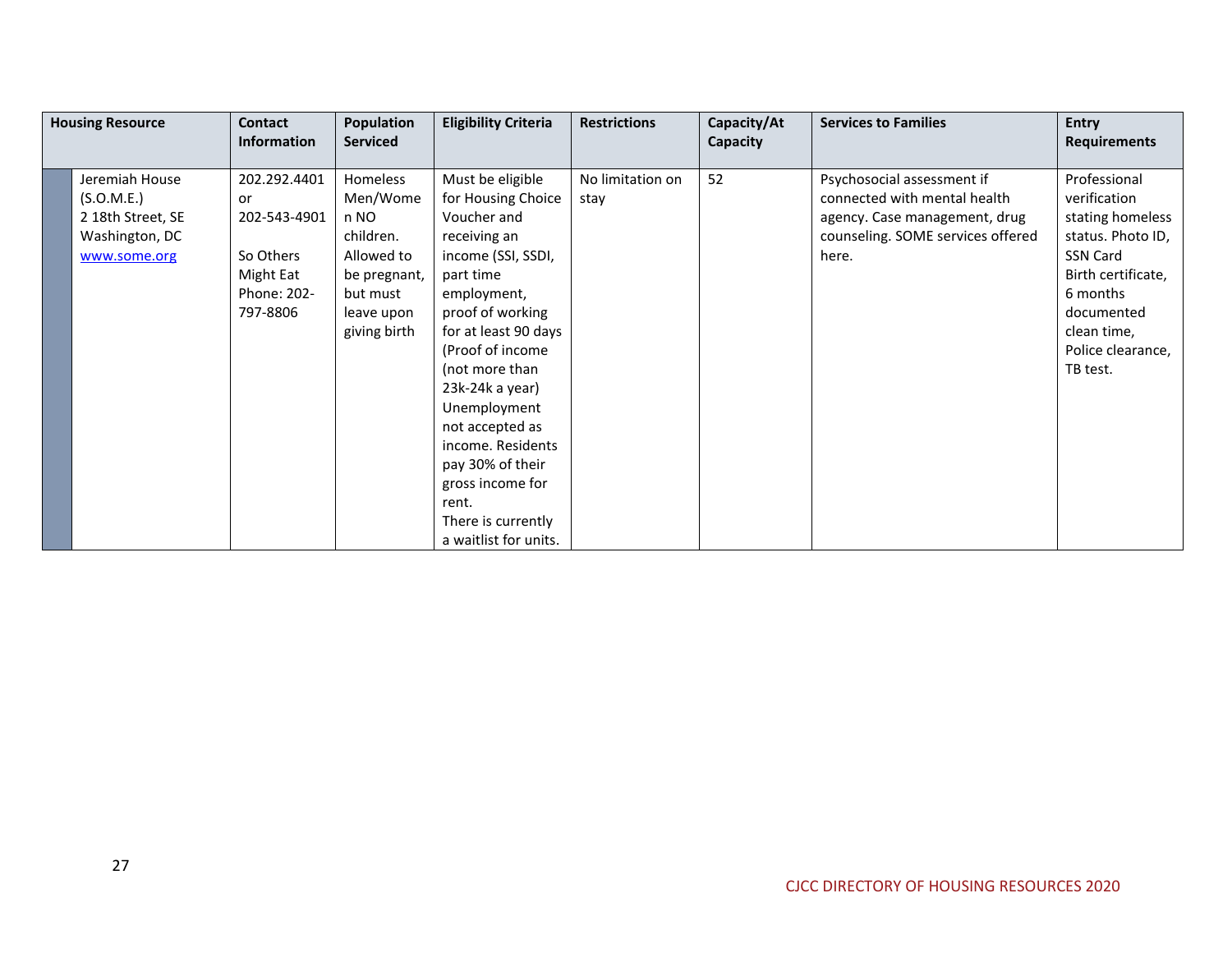| <b>Housing Resource</b>      |                                                                           | <b>Contact</b>                                                                 | <b>Population</b>                                 | <b>Eligibility Criteria</b>                                                                                      | <b>Restrictions</b>                                  | Capacity/At                                                                                                                                                                           | <b>Services to Families</b>                                                                                                                                                                                                                                                                                                            | <b>Entry</b>                                                                                                                                                               |
|------------------------------|---------------------------------------------------------------------------|--------------------------------------------------------------------------------|---------------------------------------------------|------------------------------------------------------------------------------------------------------------------|------------------------------------------------------|---------------------------------------------------------------------------------------------------------------------------------------------------------------------------------------|----------------------------------------------------------------------------------------------------------------------------------------------------------------------------------------------------------------------------------------------------------------------------------------------------------------------------------------|----------------------------------------------------------------------------------------------------------------------------------------------------------------------------|
|                              |                                                                           | <b>Information</b>                                                             | <b>Serviced</b>                                   |                                                                                                                  |                                                      | Capacity                                                                                                                                                                              |                                                                                                                                                                                                                                                                                                                                        | <b>Requirements</b>                                                                                                                                                        |
| Permanent Supportive Housing | Building Futures -<br>1440 Meridian Place,<br>NW Washington, DC           | 202-745-2093                                                                   | Men/<br>Women                                     | Families and<br>individuals living<br>with a disability<br>like HIV/AIDS.<br>Applicants must<br>be low- income   | None.                                                | Sunflower<br>House<br>-20 units<br>Daffodil House<br>32 units<br>Marigold<br>House-<br>7 units<br>Current<br>waitlist for<br>units. May<br>take up to 8<br>years for<br>availability. | Special needs housing, provide<br>medical case management for<br>residents, weekly support group<br>meetings, emergency assistance for<br>rent, utilities, food vouchers,<br>transportation, programs available<br>for children.                                                                                                       | Rent based on<br>ability to pay                                                                                                                                            |
|                              | Dorothy Day<br>House<br>503 Rock Creek<br>Church Rd, NW<br>Washington, DC | $(202) 882 -$<br>9649 or<br>301-907-9567<br>SATSSintake<br>@cc-dc.org          | Women and<br>children                             | Women with<br>children, with<br>need.                                                                            | Long term, no<br>restriction on<br>duration of stay. | House<br>accommodate<br>sup to 5<br>families.<br>Currently 5<br>adults and 9<br>children living<br>in house.                                                                          | Dorothy Day Place provides housing<br>services, case management<br>services, substance abuse<br>counseling, education programs,<br>employment services, and<br>connections to community<br>resources for adults experiencing<br>homelessness and struggling with<br>drug and alcohol addiction and/or<br>chronic mental health issues. | Must be referred<br>by case<br>manager, social<br>worker,<br>psychiatrist,<br>nurse or<br>substance abuse<br>counselor. For<br>intake, email:<br>SATSSintake@cc-<br>dc.org |
|                              | <b>Families Forward</b><br>422 C Street NE,<br>Suite B<br>Washington, DC  | $(202) 639 -$<br>9760 or<br>202-543-2561<br>Ruby King-<br>Gregory,<br>Director | Homeless<br><b>Families</b><br>(Men and<br>Women) | Deemed homeless<br>at Virginia<br><b>Williams Resource</b><br>center-homeless<br>intake center. DC<br>residents. | No maximum<br>stay. 2 year<br>program<br>timeframe.  | 36 family units<br>(2 separate<br>programs with<br>18 units each).                                                                                                                    | Case management; employment;<br>computer training; web page<br>development training                                                                                                                                                                                                                                                    | Families must<br>first be assessed<br>by the Virginia<br>Williams<br><b>Resource Center</b><br>(202) 526-0017                                                              |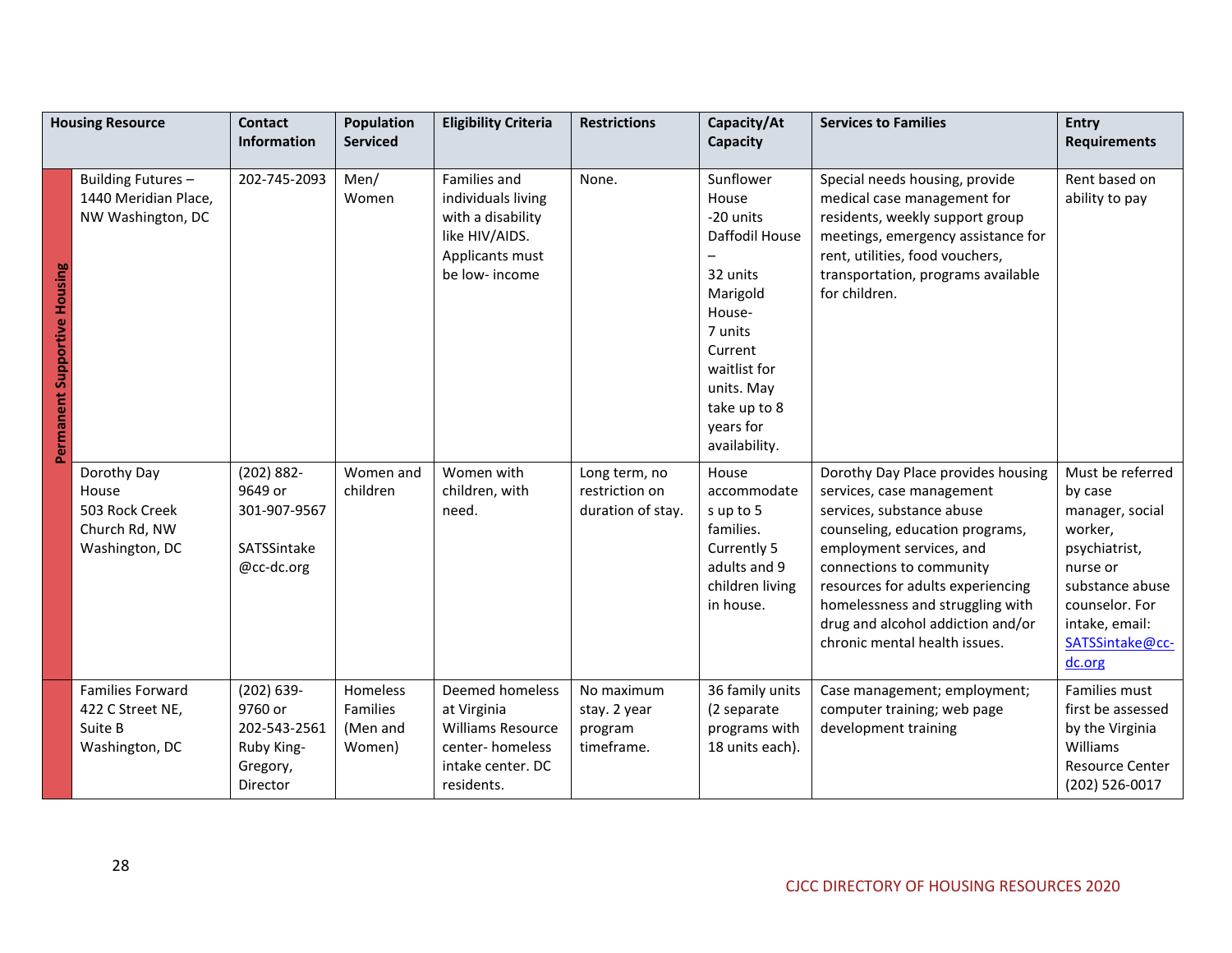| <b>Housing Resource</b> |                                                                                                                                                                                                                                                      | <b>Contact</b><br><b>Information</b>                                                                        | <b>Population</b><br><b>Serviced</b>                             | <b>Eligibility Criteria</b>                                                                                                                                                                       | <b>Restrictions</b>                                                                                          | Capacity/At<br>Capacity                                         | <b>Services to Families</b>                                                                                                                                                                                                                                                                                                                                                                                                                                                                                                                                                                                                                                                                      | <b>Entry</b><br><b>Requirements</b>                                                                                                                                                                                                                                                                                                                                                                       |
|-------------------------|------------------------------------------------------------------------------------------------------------------------------------------------------------------------------------------------------------------------------------------------------|-------------------------------------------------------------------------------------------------------------|------------------------------------------------------------------|---------------------------------------------------------------------------------------------------------------------------------------------------------------------------------------------------|--------------------------------------------------------------------------------------------------------------|-----------------------------------------------------------------|--------------------------------------------------------------------------------------------------------------------------------------------------------------------------------------------------------------------------------------------------------------------------------------------------------------------------------------------------------------------------------------------------------------------------------------------------------------------------------------------------------------------------------------------------------------------------------------------------------------------------------------------------------------------------------------------------|-----------------------------------------------------------------------------------------------------------------------------------------------------------------------------------------------------------------------------------------------------------------------------------------------------------------------------------------------------------------------------------------------------------|
|                         | <b>Housing Counseling</b><br>Services, Inc.<br>(HIV/AIDS<br><b>Metropolitan Housing</b><br>Access Program)<br>2410 17th Street, NW<br>Washington, DC<br>http://housingetc.org<br>/metropolitan-<br>housing-access-<br>program-mhap-dc-<br>residents/ | $(202) 667 -$<br>2681                                                                                       | Individuals<br>and families<br>living with<br>HIV/AIDS in<br>DC. | Contact program<br>for eligibility<br>criteria                                                                                                                                                    | Lifespan unless<br>terminated from<br>program due to<br>behavior or make<br>more than the<br>allotted amount | Funding<br>determines<br>how many<br>people they<br>can assist. | HCS provides financial assistance to<br>persons living with HIV/AIDS<br>(PLWH) who are experiencing<br>financial hardship. This assistance is<br>offered through the Emergency<br>Financial Assistance (EFA) Program,<br>the Short Term Rental, Mortgage,<br>and Utility (STRMU) Program, and<br>the Bridges Fund Program.<br>Financial assistance can be<br>provided to help with housing<br>related costs, including delinquent<br>rent, mortgage and<br>utility/telephone bills as well as first<br>month's rent, security deposit, and<br>moving costs. Additionally financial<br>assistance can be provided for<br>emergency food, emergency<br>hygiene, and emergency<br>medication costs. | If you are HIV+ and<br>would like to apply<br>for the STRMU or<br>Bridges Program,<br>please contact the<br>MHAP Program to<br>be screened for<br>program eligibility<br>and to schedule an<br>application<br>appointment.<br>Community based<br>case managers &<br>social workers may<br>also submit a<br><b>MHAP HOPWA</b><br>PROGRAM<br><b>SERVICES REFERRAL</b><br>FORM on behalf of<br>their client. |
|                         | Holly House (Woodley<br>House, Inc.) - 1408<br>North Capitol St NW,<br>Washington, DC<br>https://woodleyhous<br>e.org/residential-<br>care/holly-house/                                                                                              | $(202) 830 -$<br>3512<br>$(202) 830 -$<br>3508<br>Alkita<br>Alhanssary,<br><b>Holly House</b><br>Supervisor | Men/Wome<br>n                                                    | Mentally ill and<br>homeless. Eligible<br>residents receive<br>benefits through DBH.<br>Income required to<br>cover rent (\$1059)<br>(SDI/SSI). Can apply for<br>optional payment<br>through DBH. | No maximum<br>stay.                                                                                          | 8 beds.<br>Infrequent bed<br>availability.                      | Long-term residential program for<br>the mentally ill and homeless,<br>unattached adults, 24 hours<br>supervision. Structured day<br>program through core service<br>agency.                                                                                                                                                                                                                                                                                                                                                                                                                                                                                                                     | Referrals are<br>accepted from the<br>Department of<br>Behavioral Health,<br>Core Service<br>Agencies, private<br>providers,<br>hospitals and<br>families.                                                                                                                                                                                                                                                |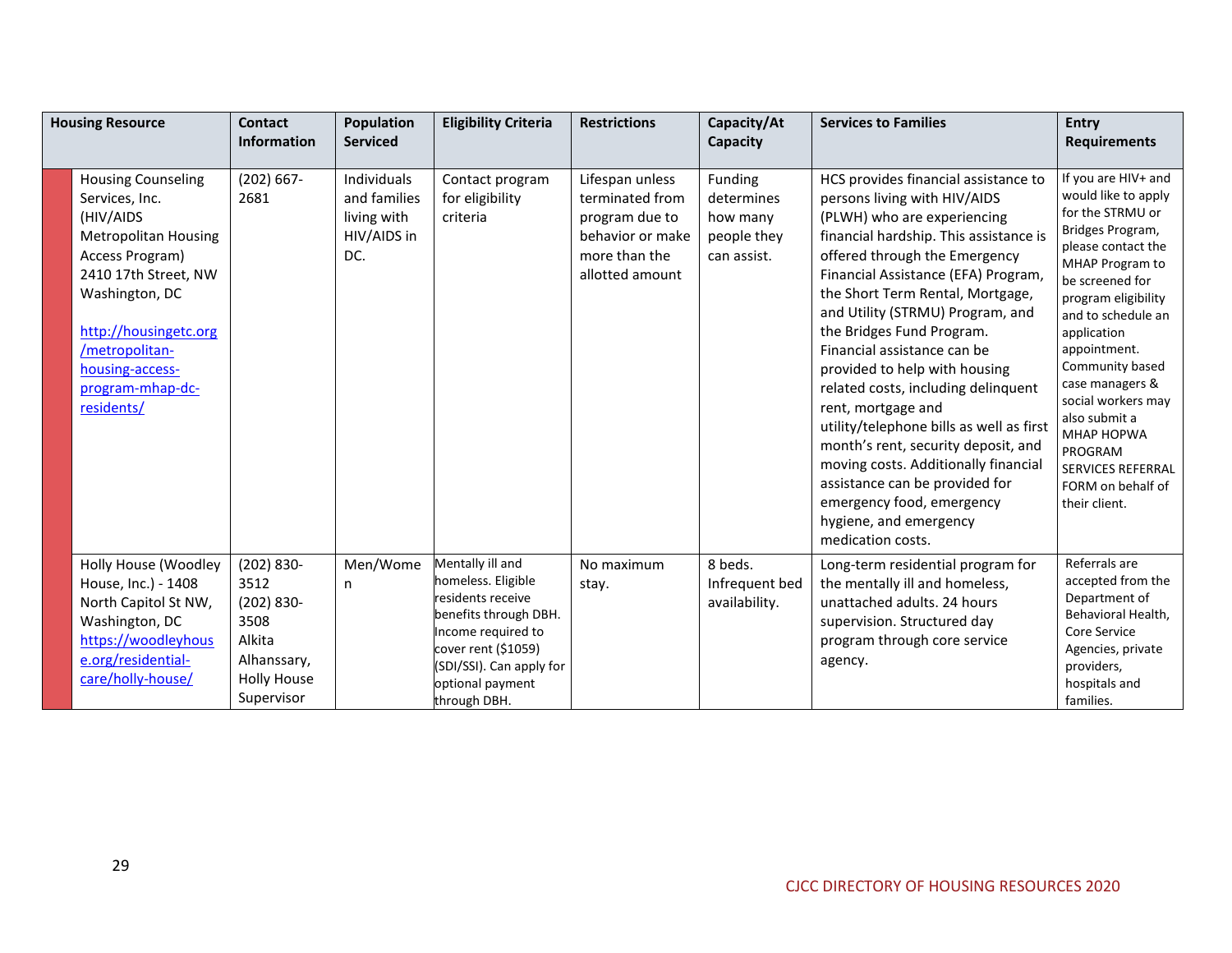|                              | <b>Housing Resource</b>                                                                        | <b>Contact</b><br><b>Information</b>                                                                  | <b>Population</b><br><b>Serviced</b>                                                                | <b>Eligibility Criteria</b>                                                                                                                                                                                                | <b>Restrictions</b>                    | Capacity/At<br>Capacity                                                                                                 | <b>Services to Families</b>                                                                                                                                                                                                                                                                        | Entry<br><b>Requirements</b>                                                                                                                                              |
|------------------------------|------------------------------------------------------------------------------------------------|-------------------------------------------------------------------------------------------------------|-----------------------------------------------------------------------------------------------------|----------------------------------------------------------------------------------------------------------------------------------------------------------------------------------------------------------------------------|----------------------------------------|-------------------------------------------------------------------------------------------------------------------------|----------------------------------------------------------------------------------------------------------------------------------------------------------------------------------------------------------------------------------------------------------------------------------------------------|---------------------------------------------------------------------------------------------------------------------------------------------------------------------------|
|                              | Milestone Place<br>(CFLS)<br>4860 Fort Totten<br>Drive, NE<br>Washington, DC                   | 202-864 6236<br>or Susan<br>Johnson via<br>email<br>sjohnson@cfl<br>sdc.org                           | Adult<br>women,<br>men,<br>elderly, and<br>physically<br>challenged.<br>No families<br>or children. | Must be homeless<br>and low-income<br>individuals. Must<br>be clean for at<br>least 6 months.<br>Only pay 30% of<br>income towards<br>rent. Need<br>positive standing<br>with DC Housing<br>Authority.                     | No mandated<br>restriction on<br>stay. | 35 apt. units<br>(1,<br>2,3 bedrooms)                                                                                   | Intensive case management,<br>substance abuse counseling,<br>relapse prevention support,<br>employment counseling, access to<br>emergency services                                                                                                                                                 | Applicants must<br>apply at CFLS<br>305 E Street, NW<br>(202) 347-0511.<br>Call for program<br>details.                                                                   |
| Permanent Supportive Housing | New Horizons<br>New Hope<br>(New Endeavors by<br>Women)<br>611 N Street, NW,<br>Washington, DC | $(202) 682 -$<br>5825, Fax<br>$(202)$ 371-<br>5653, Wanda<br>Steptoe,<br>Executive<br>Director        | Families<br>HIV infected<br>single<br>women                                                         | Must be drug-free<br>30 days;<br>interested, willing,<br>capable of living<br>independently, set<br>and work toward<br>goals;<br>must save 75% of<br>income.                                                               | No restriction on<br>stay              | 17 families<br>10 women<br>Typically<br>house 200<br>women and<br>children in<br>seven housing<br>programs<br>annually. | Teaches independent skills through<br>housing, employment, living skills<br>and educational programs, case<br>management and substance abuse<br>counseling.                                                                                                                                        | Referrals<br>through agency<br>or person having<br>strong<br>knowledge of<br>candidate.                                                                                   |
|                              | St. Matthias Mulumba<br>House<br>621 Rhode Island Ave,<br><b>NW</b><br>Washington, DC          | (202) 919-<br>3001-2399,<br>Fax<br>(202) 234-<br>3493<br>Christopher<br>Ruffin, Intake<br>Coordinator | Men (18+)                                                                                           | Homeless, in<br>recovery and<br>documented one<br>month drug free,<br>willing to work,<br>capable of living<br>independently.<br>Working residents<br>pay<br>30% per month<br>(service fee) of<br>their monthly<br>income. | No limitation on<br>stay.              | 30 beds.                                                                                                                | Case management services include<br>substance abuse recovery,<br>counseling, relapse prevention,<br>financial counseling, employment<br>counseling, interview referral and<br>resume writing. Residents<br>continuing treatment may remain<br>at the shelter for an unspecified<br>period of time. | Enrollment in<br>Mulumba House<br>is made through<br>referrals only by<br>a case manager,<br>social worker,<br>psychiatrist,<br>nurse or<br>substance abuse<br>counselor. |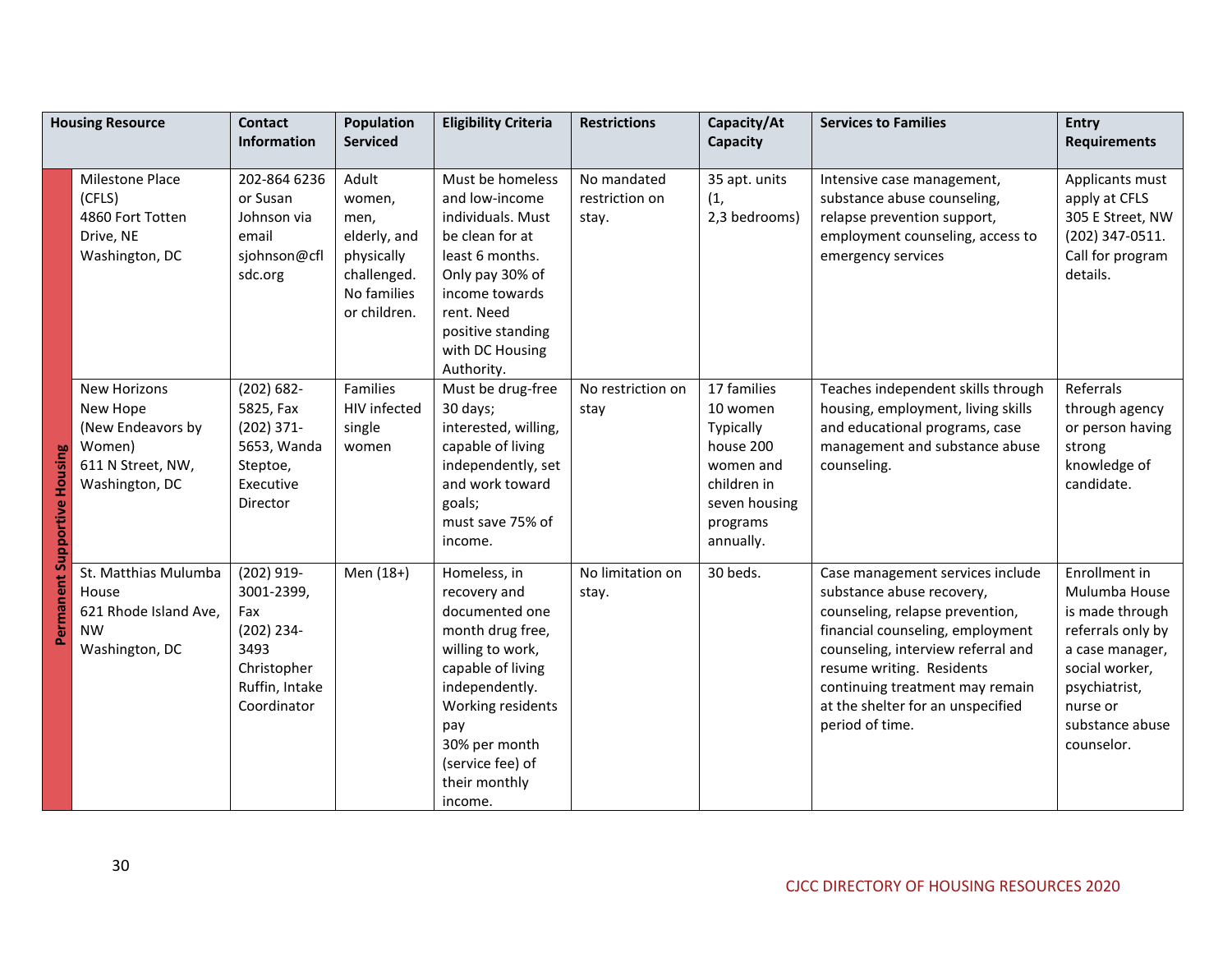|                                        | <b>Housing Resource</b>                                                               | <b>Contact</b>       | <b>Population</b>                                                                                       | <b>Eligibility Criteria</b>                                   | <b>Restrictions</b>                                                                                                                                                                                  | Capacity/At                                                                                    | <b>Services to Families</b>                                                                                                                                                                                                                                                                                                                        | <b>Entry</b>                                                                                                                                                                                                                                                                                                                 |
|----------------------------------------|---------------------------------------------------------------------------------------|----------------------|---------------------------------------------------------------------------------------------------------|---------------------------------------------------------------|------------------------------------------------------------------------------------------------------------------------------------------------------------------------------------------------------|------------------------------------------------------------------------------------------------|----------------------------------------------------------------------------------------------------------------------------------------------------------------------------------------------------------------------------------------------------------------------------------------------------------------------------------------------------|------------------------------------------------------------------------------------------------------------------------------------------------------------------------------------------------------------------------------------------------------------------------------------------------------------------------------|
|                                        |                                                                                       | Information          | <b>Serviced</b>                                                                                         |                                                               |                                                                                                                                                                                                      | Capacity                                                                                       |                                                                                                                                                                                                                                                                                                                                                    | <b>Requirements</b>                                                                                                                                                                                                                                                                                                          |
|                                        | Sherman Ave. House<br>2822-4 Sherman Ave.,<br><b>NW</b><br>Washington, DC             | $(202)$ 347-<br>8870 | Men                                                                                                     | Men in recovery.                                              | Permanent Single<br>Room Occupancy<br>(SRO)                                                                                                                                                          | 10 units                                                                                       | help homeless, at-risk individuals<br>and families return to self-<br>sufficiency and independent living,<br>through a range of residential and<br>social services.<br>Men who are in this program have<br>demonstrated that they are ready<br>for independent living and are<br>prepared to assume appropriate<br>responsibility for their lives. | Rents are<br>approximately<br>\$775 per month<br>excluding<br>utilities (they can<br>run an additional<br>\$100 to \$150 per<br>month<br>depending upon<br>usage. Persons<br>with mental<br>illness must be<br>stabilized on<br>medication or in<br>group therapy.<br>There is an<br>application and<br>interview<br>process |
| Housing<br>Supportive<br>ent.<br>Perma | Anacostia Family<br>Apartments<br>1322 Anacostia Road,<br><b>SE</b><br>Washington, DC | $(202)$ 347-<br>8870 | Families,<br>Persons in<br>recovery,<br>Persons with<br>mental<br>illness,<br>Women<br>with<br>children | Families who are<br>homeless or at risk<br>of being homeless. | Each unit at the<br>Anacostia Road<br>Apartments is<br>one bedroom<br>(housing<br>regulations limit<br>occupancy to a<br>maximum of two<br>adults and one<br>child or one adult<br>and two children) | eight (8)<br>affordable<br>one-bedroom<br>apartment<br>units for<br>individuals or<br>families | This location represents part of the<br>Coalition's expanded mission to<br>help at-risk D.C. residents to<br>become self- sufficient. The tenants<br>are fully independent and the<br>Coalition maintains only a Resident<br>manager at the building.                                                                                              | Rents are<br>approximately<br>\$775 per month<br>excluding<br>utilities (they<br>can run an<br>additional<br>\$100 to \$150<br>per month<br>depending upon<br>usage.                                                                                                                                                         |